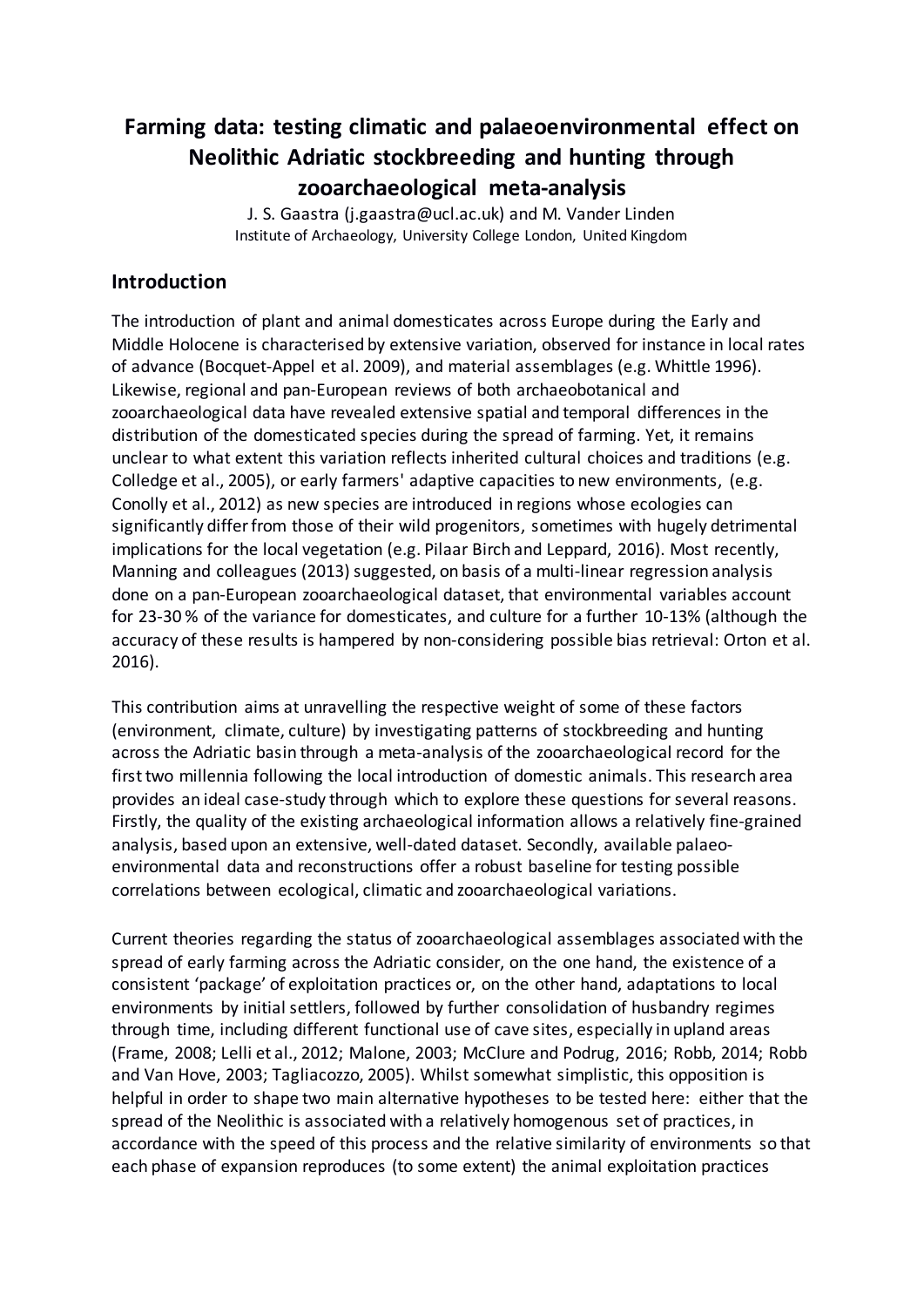found in its area of origins; or that Neolithic husbandry and hunting regimes are correlated with regional environmental and climatic factors, water availability being a key element. For instance, increased aridity in some environments or chronological periods would imply a move away from cattle and pigs, with their higher water requirements, towards a greater focus on sheep and goats.

## **Archaeological and environmental background**

# *Chronology and landscape Use*

Plant and animal domesticates are introduced in the Adriatic Sea around 8000 cal. BP (Forenbaher et al., 2013). Two major episodes of diffusion can be inferred from the radiocarbon record. During the first phase, dated between c.8000 and 7500 cal. BP, Neolithic sites are found along the entire eastern Adriatic coast, from Albania to southernmost tip of the Istrian peninsula, and mostly occupy coastal and island locations. By contrast, early Neolithic sites on the Adriatic western coast are contained within southern Italy (Figure 1), with concentrations along the Tavoliere plain and the Otranto valley (Whitehouse, 2013). This region provided a large coastal plain, and, in some areas, also afforded rich coastal lagoons along which settlements were founded (Caldara et al., 2002, Di Rita et al., 2011). Largely because of the different histories of research, this period is known mainly from cave sites on the eastern Adriatic coast (Forenbaher et al., 2013; but see Moore et al., 2007b) and mainly from open-air settlements on the western Adriatic (Whitehouse, 2013). In all cases, settlements are associated with a relatively uniform archaeological complex characterised by the Impresso pottery style.

A second phase of diffusion of early farming practices starts around 7500 cal. BP, with an expansion of settlements up to the headwaters of the Adriatic along both coasts, to the Trieste Karst on the eastern Adriatic and through central Italy and onto the Po plain on the western Adriatic (Figure 1). Coastal sites still dominate, but with an increasing presence further inland along river valleys, and into upland landscapes (Malone, 2003; Whitehouse, 2013). It is also noticeable that, until the end of the  $8<sup>th</sup>$  millennium cal. BP, there is a sizeable presence of late Mesolithic foragers across the entire peri-Alpine area (Franco, 2011). The corresponding sites are not considered here, as our focus lies upon the variability and impact of farming practices across the Adriatic catchment.

The following  $7<sup>th</sup>$  millennium cal. BP sees further infilling, with settlements continuing up river valleys away from the coasts and further exploitation of upland environments (Figure 1), including the sub-alpine zones of the Italian Alps, as well as the Julian and Dinaric Alps for the eastern Adriatic (Forenbaher et al., 2013, Vander Linden et al., 2014). In cultural terms, the relative homogeneity of the Impresso complex gives way to increased fragmentation, characterised by the development of local, small-scale archaeological cultures generally defined upon ceramic styles (Malone, 2003; McClure et al., 2014; Robb, 2014, Forenbaher et al., 2013).

# *Environmental background*

Following the terminology of Walker et al. (2012), the sequence investigated here lies covers the first half of the middle Holocene. The present-day Adriatic basin presents an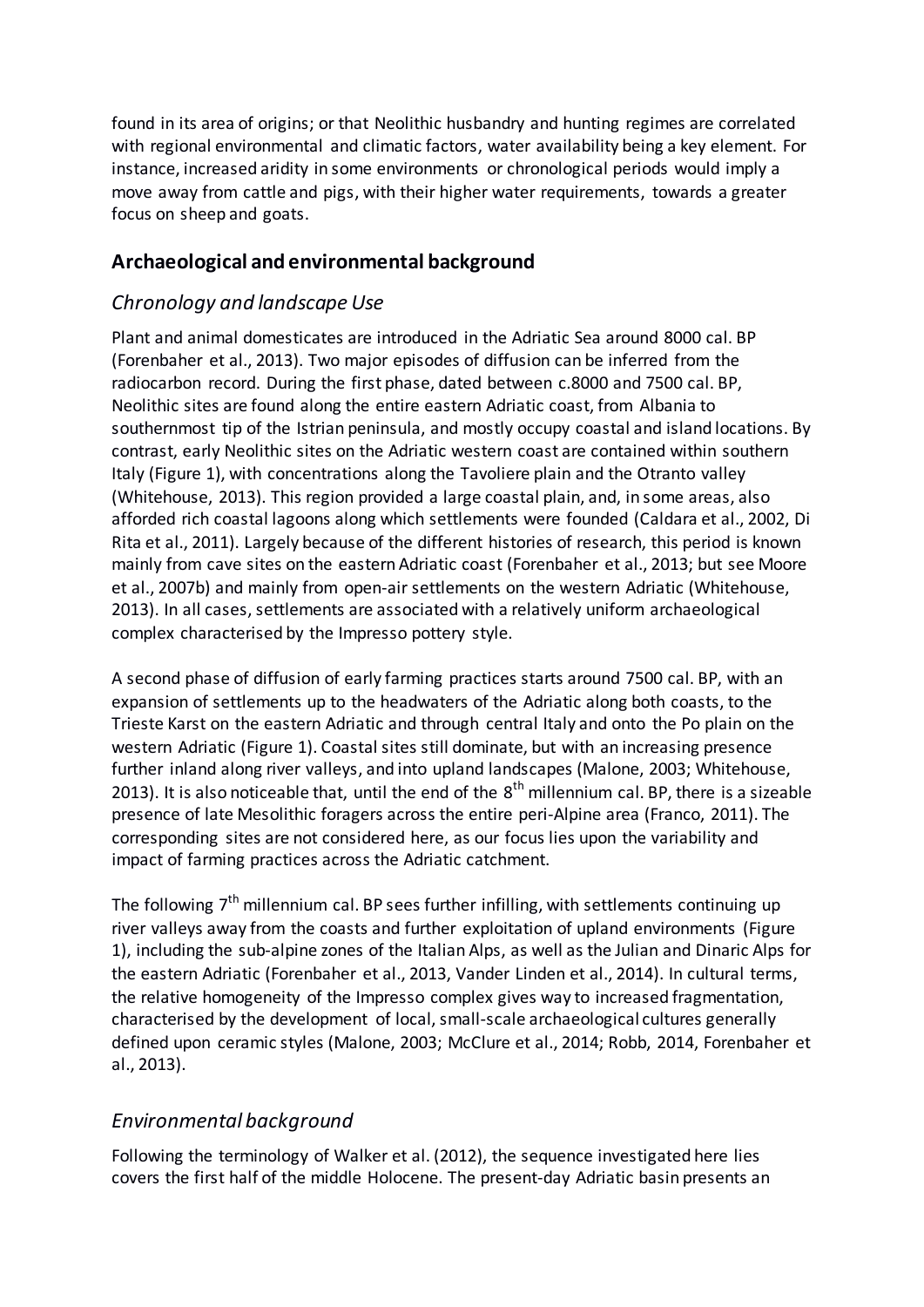overall bi-partition in terms of vegetation zones with, along the eastern and south-eastern shores, thermo-, meso- and supra-Mediterranean zones, the rest of the area lying outside the Mediterranean zone per se and being characterised as sub-Mediterranean. This division, reflecting a general north-south gradient in precipitation across the Mediterranean, is generally considered as an acceptable template for the middle Holocene (Roberts et al., 2011). Palaeoenvironmental data allow to obtain further precision regarding spatial and temporal changes. It must be noticed, however, that the available record is relatively uneven. On the eastern coast, data are restricted to a few scattered lake cores (Jahns and van den Bogaard, 1998; Mazzini et al., 2016; Sadori et al., 2011; Wunsama et al., 1999). On the western coast, the record is arguably better, with a combination of lake and offshore cores (e.g. Magny et al., 2012a, 2012b; Combourieu et al., 2013).

Between 9000 cal. BP and 7000 cal. BP, average temperatures were probably higher than modern values, as was precipitation (Giraudi et al., 2011). Regional differences are noticeable, in particular in terms of seasonality as the northern Adriatic experienced cooler summers (Peyron et al., 2011). From c.7000 cal. BP onwards, climatic reconstructions suggest a gradual decline in precipitation (e.g. Combourieu et al., 2013, Sadori et al., 2011), with marked spatial and temporal variation. In Apulia for instance, Fiorentino et al (2013) identify an arid period lasting between 7000 and 6600 cal. BP. This dry phase is followed by a cool and wet episode peaking at 6400 cal. BP, as suggested by marine pollen core MD-90- 917 (Combourieu et al., 2013). It is also noticeable that the regional pattern of seasonal divergence previously noted still applies, the overall period between 9500–6500 cal. BP coinciding with "a maximum of winter and summer precipitation in south-central Mediterranean and of winter precipitation in north-central Italy" (Magny et al., 2012: 295). Overall, landscapes across the entire research area would thus have been characterised by patchiness (Roberts et al., 2011).

There are numerous potential signatures for human impact, generally involving changes in the ratios of arboreal vs non-arboreal pollen and changes in erosion patterns - all pointing towards the opening of landscapes related to deforestation by early farming communities. Whilst sporadically reported in multiple areas, such signatures of anthropogenic landscape change are limited for the beginning of the middle Holocene, especially when compared to more obvious later Bronze Age signals (Allen et al., 2002, Branch and Marini, 2014; Guilizzoni et al., 2002; McClure, 2013; Mercuri, 2014; Piccarreta, et al 2011; Simonneau et al., 2013).

| Phase          | vears cal BP                     | Dalmatia     | Karst              | South Italy             | Central Italy             | Po Plain                          | Sub-Alpine   |
|----------------|----------------------------------|--------------|--------------------|-------------------------|---------------------------|-----------------------------------|--------------|
|                | $c.81/8000$ to<br>75/7400 cal BP | Impresso     |                    | Impresso                |                           |                                   |              |
| $\mathfrak{D}$ | c.75/7400 to<br>7000 cal BP      | Danilo       | Danilo<br>-Vlaška  | Impresso<br>Stentinello | Impresso<br>Sasso-Fiorano | Fagnigola, Vhò                    |              |
| $\mathbf{r}$   | $c.7000$ to<br>6500 cal BP       | Hvar         | Danilo<br>-Vlaška  | Serro d'Alto<br>Ripoli  | Sasso-Fiorano             | Fiorano,<br>Vhò<br>Fagnigola, VBQ | Gaban<br>VBQ |
| 4              | $c.6500$ to<br>6000 cal BP       | Late<br>Hvar | Danilo-<br>-Vlaška | Scaloria<br>Diana       | Ripoli<br>Diana           | VBO                               | <b>VBQ</b>   |

**Table 1:** Chronological ranges of phases used in this study, and the cultural groups present in the studied regions. Cultural groups have been assigned to regions and phases following Forenbaher et al. (2013), Malone (2003), Skeates (2013) and Whitehouse (2013).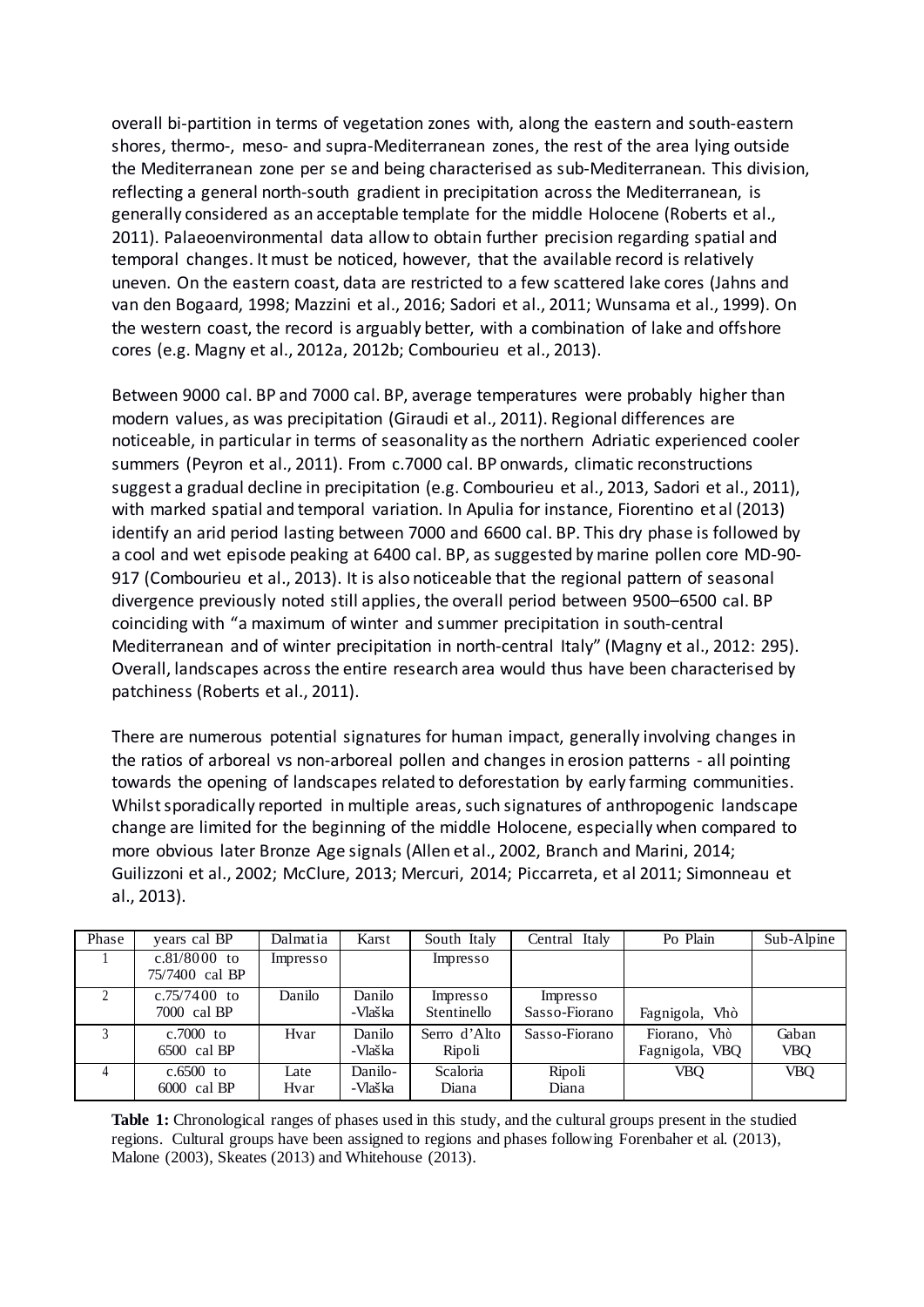## **Methods and materials**

The present study is based upon a database of published zooarchaeological taxonomic data for Neolithic sites in the Adriatic catchment area, supplemented by several unpublished assemblages either directly studied by the first author, or kindly supplied by colleagues. The temporal brackets of our data collection lie between 8000 cal. BP, corresponding to the earliest local occurrence of animal domesticates, and 6000 cal. BP. Although the latter date is somewhat arbitrary, it offers a large enough window of time for analysis. Given the multiplicity of local relative chronologies, the dataset has been divided into four 500-year chronological phases for comparative purposes (Table 1). This four-fold division reproduces the overall development of the Neolithic settlement pattern across this area, with the first 500 years corresponding the initial spread of early farming along the eastern and southwestern coast, the second phase seeing the generalisation of farming across the entire Adriatic catchment, and the last thousand years witnessing the gradual diversification of landscapes used. These phases also roughly correspond to broad regional climatic oscillations as discussed above.

In total, the dataset includes 85,955 specimens from 111 archaeological phases spread over 93 sites. Areas sampled range from individual test trenches to large open-area excavations, encompassing both caves and open- air sites (both with and without ditches). Sites, chronological phasing of samples, and sources are detailed in Table 2 with their locations shown in Figure 1.

| n               | Site                        | Period         | Type | <b>NISP</b> | Source                                |
|-----------------|-----------------------------|----------------|------|-------------|---------------------------------------|
| Dalmatian Coast |                             |                |      |             |                                       |
| 1               | Crno Vrlo                   | 1              | open | 3523        | Radović 2011                          |
| $\overline{c}$  | Danilo-Bitinj               | $\mathfrak{2}$ | open | 1717        | Moore et al. 2007a Legge & Moore 2011 |
| 3               | Grapčeva špilja             | 4              | cave | 1637        | Frame 2008                            |
| 4               | Kargadur                    | 1              | open | 674         | Radović 2011                          |
| 5               | Nin                         | 1              | open | 394         | Schwartz 1988                         |
| 6               | Pupićina peć                | $\overline{c}$ | cave | 2873        | Miracle & Pugsley 2006                |
|                 |                             | 3              | cave | 504         | Miracle & Pugsley 2006                |
| 7               | $S_{pila}$                  | 1              | cave | 1055        | Marković 1985                         |
| 8               | Spila Nakovana              | 1              | cave | 310         | Gaastra, unpublished                  |
|                 |                             | 2              | cave | 583         | Gaastra, unpublished                  |
|                 |                             | 3              | cave | 272         | Gaastra, unpublished                  |
|                 |                             | $\overline{4}$ | cave | 250         | Gaastra, unpublished                  |
| 9               | Tinj-Podlivade              | 1              | open | 3209        | Chapman et al. 1996                   |
| 10              | Vela peć                    | 2              | cave | 347         | Radović 2011                          |
|                 |                             | 3              | cave | 220         | Radović 2011                          |
| 11              | Vela spila (Korčula)        | 1              | cave | 206         | Radović 2011                          |
|                 |                             | 2              | cave | 346         | Radović 2011                          |
|                 |                             | 3              | cave | 264         | Gaastra, unpublished                  |
|                 |                             | 4              | cave | 154         | Gaastra, unpublished                  |
| 12              | Vela špilja / jama (Lošinj) | 1              | cave | 368         | Pilaar Birch 2017                     |
| 13              | Zemunica                    | 1              | cave | 283         | Radović 2011                          |
| Trieste Karst   |                             |                |      |             |                                       |
| 14              | Cladrecis                   | $\overline{2}$ | cave | 1054        | Riedel 1984a                          |
| 15              | Grotta Azzura               | 2              | cave | 255         | Cremonesi et al. 1984                 |
| 16              | Grotta degli Zingari        | 2              | cave | 227         | <b>Bon 1996</b>                       |
| 17              | Grotta della Edera          | 2              | cave | 211         | Boschin & Riedel 2000                 |

### [Figure 1]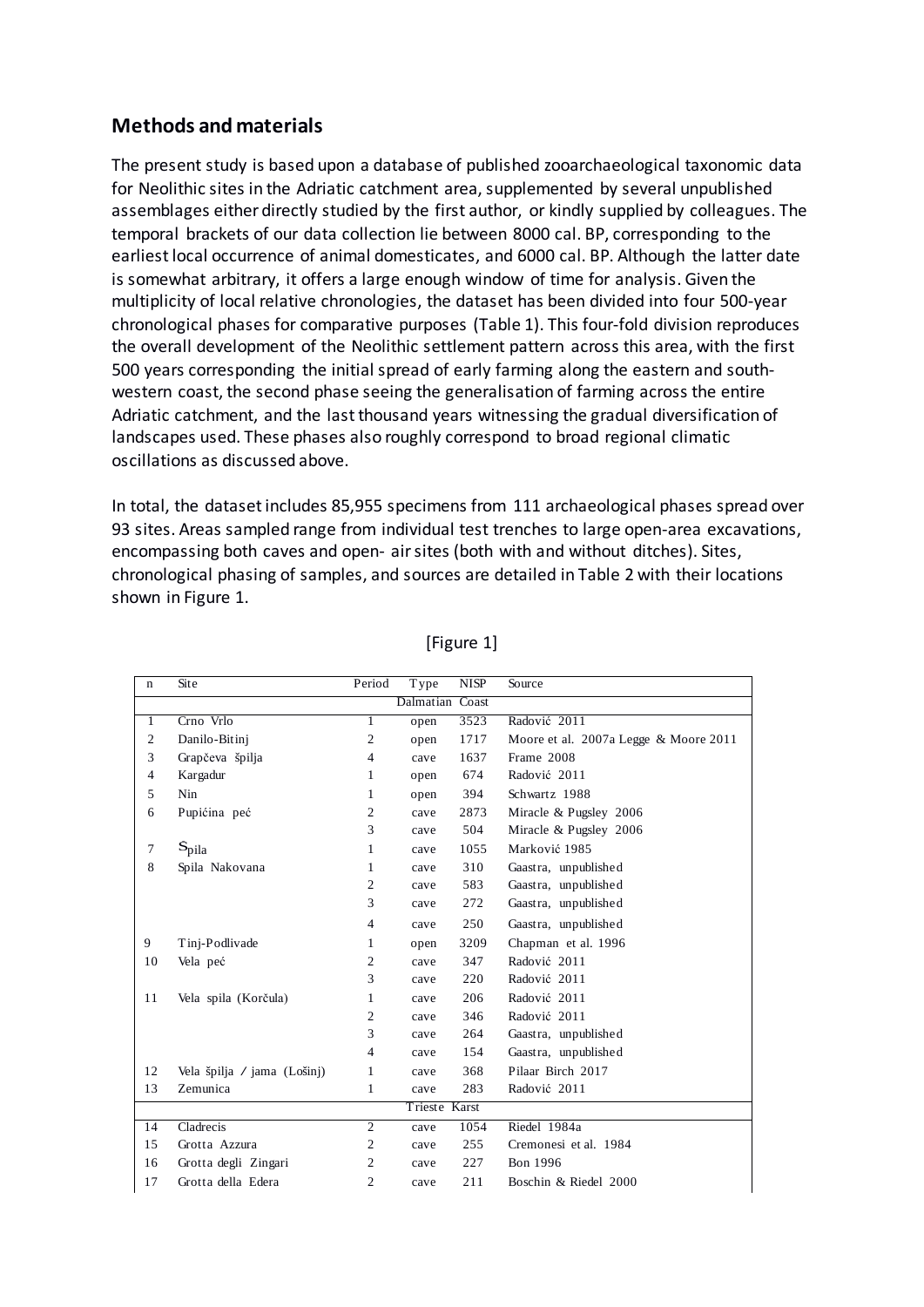|          |                             | 3              | cave         | 1099          | Boschin & Riedel 2000                   |
|----------|-----------------------------|----------------|--------------|---------------|-----------------------------------------|
|          |                             | 4              | cave         | 501           | Boschin & Riedel 2000                   |
| 18       | Mala Triglavca 8            | 3              | cave         | 186           | Turk 1980                               |
| 19       | Grotta Mitreo               | 3              | cave         | 163           | Petrucci 1997                           |
|          | Southern Italy              |                |              |               |                                         |
| 20       | Baselice                    | 3              | open         | 477           | Curci et al. 2012; Langella et al. 2003 |
| 21       | Cala Colombo                | $\overline{4}$ | cave         | 941           | Giove et al 1977                        |
| 22       | Capo Alfiere                | 3              | open         | 2140          | Gal 2010; Scali 1990                    |
| 23       | Favella                     | $\mathbf{1}$   | open         | 250           | Tagliacozzo 2005                        |
| 24       | Grotta della Scaloria       | 2              | cave         | 1991          | Bökönyi 1985                            |
| 25       | Grotta della Tartaruga      | $\overline{4}$ | cave         | 268           | Wilkens, unpublished                    |
| 26       | Lagnano da Piede            | 1              |              | 178           | Mallory 1984-1987                       |
| 27       | Latronica, Grotta 3         | 2              | open<br>cave | 1633          | Wilkens PhD                             |
| 28       | Masseria Candelaro          | 2              |              | 107           |                                         |
|          |                             |                | open         |               | Bököyi 1983                             |
| 29       | Masseria Valente            | $\mathbf{1}$   | open         | 242           | Bökönyi 1983                            |
| 30       | Mofletta                    | 1              | open         | 303           | Wilkens 2002                            |
| 31       | Monte Maulo                 | 2              | open         | 124           | Barker & Clarke 1995                    |
| 32       | Passo di Corvo              | 2              | open         | 3040          | Sorrentino 1983                         |
| 33       | Rendina                     | $\mathbf{1}$   | open         | 4548          | Bökönyi 1977-82                         |
| 34       | Rendina 3                   | $\mathbf{1}$   | open         | 331           | Wilkens 1996                            |
| 35       | Ripa Tetta                  | $\mathbf{1}$   | open         | 146           | Wilkens 2002, 1988a                     |
| 36       | Santa Maria dAgnano         | 2              | cave         | 240           | Wilkens, unpublished                    |
|          |                             | 4              | cave         | 243           | Wilkens, unpublished                    |
| 37       | Santa Tecchia               | 2              | open         | 406           | Bökönyi 1983                            |
| 38       | Scamuso                     | $\mathbf{1}$   | open         | 388           | Wilkens 2002                            |
|          |                             | 3              | open         | 110           | Wilkens 2002                            |
| 39       | Serra Cicora                | $\overline{4}$ | open         | 208           | De Grossi Mazzorin & Potenza 2014       |
| 40       | Tirlecchia                  | 2              | open         | 506           | Sorrentino 1984                         |
| 41       | Torre Sabea                 | 1              | open         | 802           | Vigne 2003                              |
| 42       | Trasano                     | 1              | cave         | 3686          | Vigne & Carrère (in Gillis $2012$ )     |
|          |                             | $\overline{c}$ | cave         | 1470          | Vigne & Carrère (in Gillis 2012)        |
|          |                             | 3              | cave         | 1436          | Vigne & Carrère (in Gillis 2012)        |
| 43       | Valle Cancelli              | $\overline{4}$ | open         | 186           | Tunzi et al 2011                        |
|          |                             |                |              | Central Italy |                                         |
| 44       | Attiggio                    | $\overline{4}$ | open         | 335           | Wilkens 1985                            |
| 45       | Berbentina di Sassoferrato  | $\overline{4}$ | open         | 422           | Wilkens 1989a                           |
| 46       | Catignano                   | 3              | open         | 1255          | Wilkens 2003                            |
| 47       | Citta Sant Angelo           | 4              | open         | 128           | De Pompeis 1978                         |
| 48       | Coppetella di Iesi          | 4              | open         | 543           | Wilkens 1988b                           |
| 49       | Fontenoc di Recanati        | 4              | open         | 266           | Corridi 1998-2000                       |
| 50       | Fontenoc-Sam buch eto       | 4              | open         | 881           | Wilkens, unpublished                    |
| 51       | Grotta Continenza           | 2              | cave         | 547           | Wilkens 1989                            |
| 52       | Grotta dei Piccioni         | 2              | cave         | 186           | Wilkens 1987a                           |
| 53       | Grotta Sant' Angelo         | 3              | cave         | 168           | Albarella 1987/88                       |
| 54       | Maddalena di Muccia         | 2              | open         | 644           | Wilkens 1987a                           |
| 55       | Monte Tinello               | 3              | open         | 564           | Wilkens 1989b                           |
| 56       | Paterno                     | 3              | open         | 119           | Wilkens, unpublished                    |
| 57       | Piano Donatelli             | 3              | open         | 169           | Wilkens 1988c                           |
| 58       | Porto d'Ascoli              | 3              | open         | 632           | Wilkens, unpublished                    |
| 59       | Ripabianca di Monterado     | 2              | open         | 815           | Wilkens 1987a                           |
| 60       | Ripoli                      | 4              | open         | 1497          | Cremonesi 1965                          |
| 61       | San Marco, Gubbio           | 2              | open         | 505           | Clark 1992                              |
| 62       | Santa Maria in Selva        | 4              | open         | 2483          | Wilkens 1987b                           |
| 63       | Santo Stefano di Ortucchio  | 2              | open         | 214           | Radi & Wilkens 1989                     |
| 64       | Villaggio Leopardi          | 2              | open         | 154           | Wilkens 1987a                           |
| Po Plain |                             |                |              |               |                                         |
| 65       | Bannia - Palazzine di Sopra | $\overline{4}$ | open         | 596           | Cottoni et al 1997; Petrucci 2005       |
| 66       | Belforte                    | 4              | open         | 729           | Catalani 1986                           |
| 67       | Botteghino                  | 4              | open         | 218           | Berto et al. 2012                       |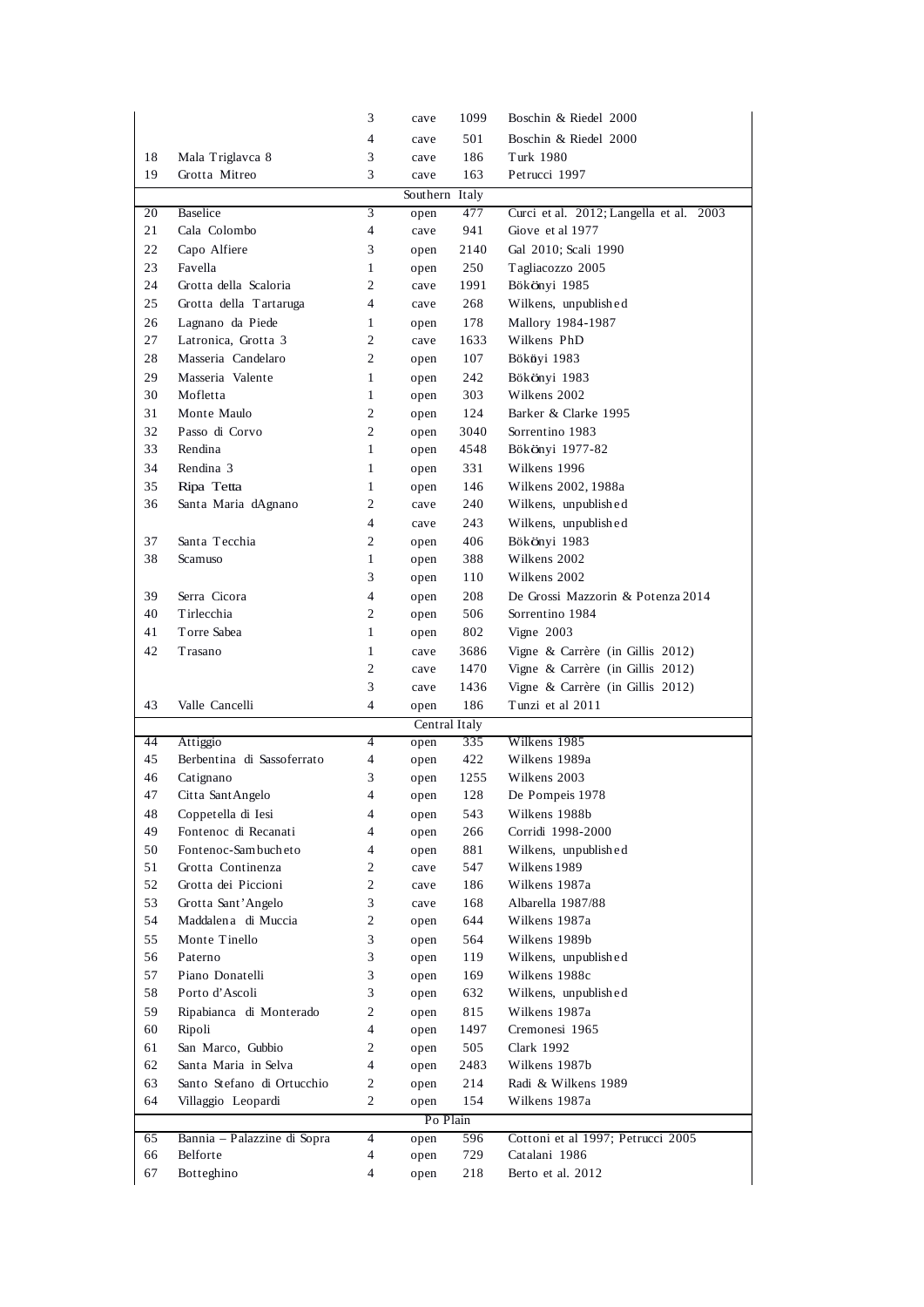| 68               | Casalecchio di Reno        | 2              | open | 188  | Thun Hohenstein et al 2012 |
|------------------|----------------------------|----------------|------|------|----------------------------|
| 69               | Casatico di Marcaria       | 3              | open | 850  | Biagi et al. 1983          |
| 70               | Cornuda                    | $\overline{4}$ | open | 817  | Riedel 1988                |
| 71               | Fondo Tomollero            | 3              | open | 320  | Jarman 1976                |
| 72               | Gaione - Parco del Cinghio | 3              | open | 172  | De Grossi Mazzorin 2014    |
| 73               | Isorella - Brescia         | 3              | open | 176  | Bon et al. 2005            |
| 74               | Maserà                     | $\overline{4}$ | open | 399  | Tecchiati 2015             |
| 75               | Molino Cassarotto          | 3              | open | 5696 | Jarman 1976                |
| 76               | Monselice                  | $\overline{4}$ | open | 231  | Tecchiati 2015             |
| 77               | Monte Tondo                | 3              | open | 1078 | Jarman 1976                |
| 78               | Ostiano                    | 3              | open | 281  | Biagi et al. 1983          |
| 79               | Parma - Via Guidorossi     | 3              | open | 393  | De Grossi Mazzorin 2014    |
| 80               | Piancada                   | $\overline{c}$ | open | 319  | Petrucci et al. 2000       |
| 81               | Razza                      | 3              | open | 158  | Cazzella et al. 1976       |
| 82               | Rivarolo Mantovano         | 3              | open | 116  | Catalani 1984              |
|                  |                            | 4              | open | 151  | Catalani 1984              |
| 83               | Torri                      | 3              | open | 366  | Jarman 1976                |
| 84               | Vho                        | 3              | open | 246  | Barker 1977                |
| 85               | Vicofertile                | 3              | open | 100  | De Grossi Mazzorin 2014    |
| Sub-Alpine Italy |                            |                |      |      |                            |
| 86               | Bressanone - Stufles       | $\overline{4}$ | open | 419  | Tecchiati & Zanetti 2013   |
| 87               | Fiave                      | 3              | open | 5441 | Jarman 1976                |
| 88               | Isera                      | 4              | open | 273  | Jarman 1976                |
| 89               | La Vela                    | 3              | cave | 103  | Bazzanella 2002            |
|                  |                            | 4              | cave | 216  | Bazzanella 2002            |
| 90               | Moletta Patone             | 3              | open | 173  | Riedel 1984b               |
| 91               | Monte Covolo               | 3              | open | 893  | Barker 1977-1979           |
| 92               | Rocca de Rivoli            | 3              | open | 2394 | Jarman 1976                |
|                  |                            | 4              | open | 143  | Jarman 1976                |
| 93               | Fingerhofes                | 4              | open | 193  | Riedel 1986                |

**Table 2:** Summary information for the sites and faunal assemblages used in this study.

91 out of 111 samples were assigned to one of four general phases on the basis of associated  $14$ C data. The remaining sites were assigned using the chronological ranges of their associated cultural group. As the duration of some of these groups spans more than one 500-years phase, <sup>14</sup>C information has been given pre-eminence (i.e. the southern Italian Impresso has been split into phase 1 and phase 2 despite the fact that, in southern Italy, the Impresso culture is considered as a single period). While this approach thus sometimes divides sites belonging to the same cultural group, it also allows for the best chronological comparison of animal exploitation strategies across the multiple regions under consideration. Multiple samples from a single site were entered separately by phase. When multiple samples were present within a single phase, these were amalgamated together into a single entry in the dataset. On the contrary, sites for which faunal assemblages could not be allocated to a single phase (i.e. spanning multiple phases, three sites) or contained a sample size below the minimum sample size where not included for analysis (see below).

Data are restricted to taxonomic abundance by Number of Identified Specimens (NISP), one of the few forms of zooarchaeological data routinely and consistently reported across the dataset. Only counts of specimens identifiable to species or genus have been included in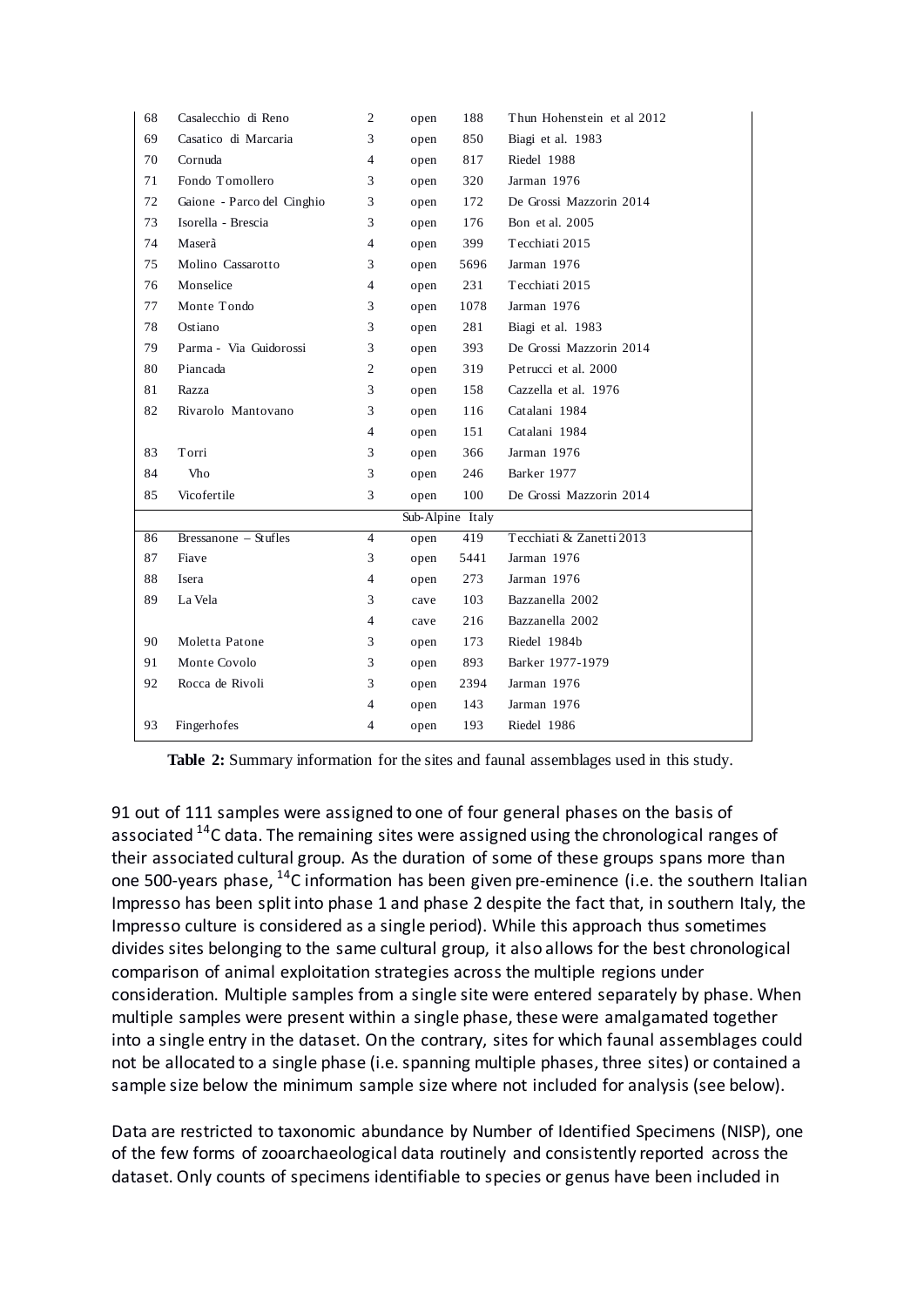analysis; identifications to broader categories such as 'small ruminant' or 'large mammal' have been removed from comparisons. *Bos sp*. (indeterminate wild or domestic cattle) and *Sus sp*. (indeterminate wild or domestic pig) have been allocated *pro rata* based upon the proportions of domestic vs. wild cattle and pig in each assemblage following Orton et al. (2016). For instance, an assemblage with identified *Sus* remains coming 90% from domestic pig and 10% from wild boar would see *Sus sp*. remains allocated accordingly, with 90% of indeterminate remains included as domestic pig and the remaining 10% as wild boar. This has been done as the best means by which to account for the use of indeterminate wild or domestic *Bos sp.* and *Sus sp.* by a sub-set of faunal analysts. This form of pro-rata allocation cannot be applied with certainty to the indeterminate taxonomic category of *Ovis*/*Capra* (sheep/goat) as difficulties in distinguishing between these species in zooarchaeological identification results in the majority of identifications belonging only to this combined group. Therefore, all identified *Ovis aries* and *Capra hircus* specimens reported by analysts have been subsumed here within the larger taxonomic category *Ovis/Capra*, which is common across all analysts. All identified mammals larger than a hedgehog have been included in analysis; other taxonomic groups such as birds, fish or microfauna were excluded from the dataset. Where reported, numbers of shed deer antler were excluded from NISPs as these do not necessarily indicate the hunting of individuals. Following these rules, a minimum NISP cut-off of 100 taxonomically identified macromammals was applied for each phase-sample. Despite the wide range of NISP values encountered (min=100, max=5696), it is possible that larger assemblages present a much higher species diversity (or NTAXA). In order to test for this potential effect, Figure 2 plots the log(NISP) against the log(NTAXA) (following Lyman, 2015). There appears to be a weak positive correlation between NISP and NTAXA (Spearman's rho: 0.441,  $p < 0.05$ ), although the low R<sup>2</sup> value of the best-fit regression ( $R^2$ : 0.1556,  $p < 0.05$ ) shows that this correlation only explains a very limited fraction of the encountered variation.

#### [Figure 2]

Recovery methodology varies from hand-collection to 100% wet-sieving, but is most often unspecified. The majority of faunal assemblages comes from sites which were either handcollected, or for which sieving information is not given. Hand collection (or presumed hand collection in the case of sites for which no information is given) can lead to an underrepresentation in remains of fish, birds, microfauna, small mammals and small elements from larger mammals as has been determined from experimental research (e.g. Payne 1972). This can in turn lead to the potential over-representation of larger taxa. Earlier comparisons of taxonomic abundance and diversity in Neolithic samples of different sieving regimes have shown that these need not preclude reliable taxonomic comparisons. For assemblages above the minimum sample size, overall taxonomic distributions can be compared with confidence irrespective of differences in collection, although more detailed statistical comparisons of the representation of individual taxa cannot be made with confidence due to indeterminacies of these differences in collection (Orton et al., 2016). As hand collection may have biased recovery of small taxa, smaller elements and young animal remains, these uncertainties of collection preclude the application of more detailed analyses, such as comparisons of age profiles for domesticate taxa or micromammal-based environmental reconstructions. The recovery bias against these smaller remains increases the potential error-range of representation, creating a 'noise' of indeterminacy which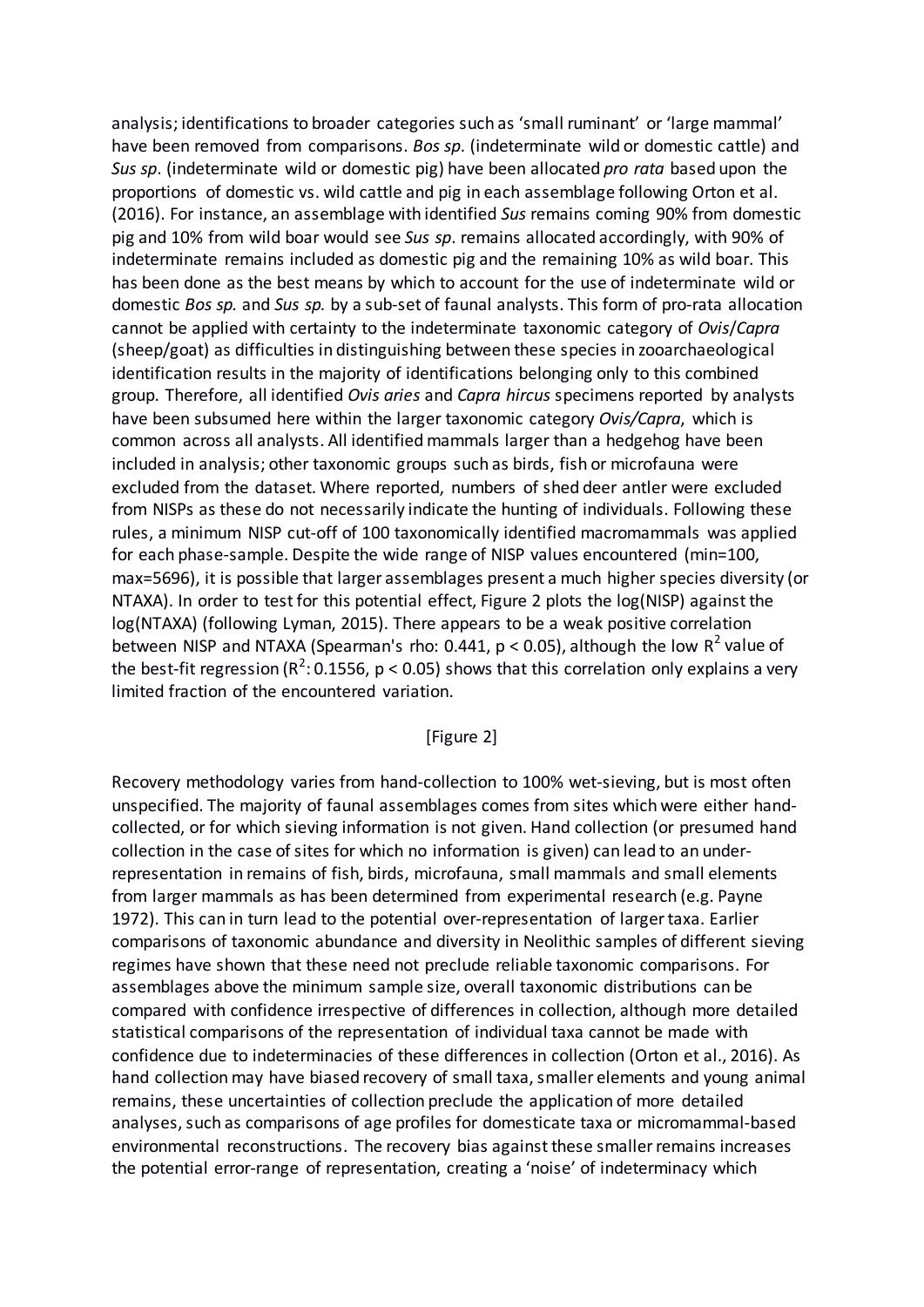cannot be removed but only amplified from the application of complex statistical comparisons. This is particularly the case for micromammal-based environmental reconstructions using un-sieved samples.

Data was analysed using a combination of statistical methods, all undertaken in R (R Development Core Team, 2008). Ternary charts were used to represent the respective proportion of the three main categories of animal domesticates (cattle, pigs, sheep and goats; R package ggtern: Hamilton, 2017). In addition, correspondence analysis was employed to compare combined variations in the representation of all taxa between regions and phases (R packages 'ca'; Nenadić and Greenacre, 2007 and 'ggplot2'; Wickham, 2009). Correspondence analysis, a multivariate statistical tool increasingly used in zooarchaeological meta-analysis (e.g. Manning et al., 2015, Orton et al., 2016), aims at illustrating in a graphical way the relationship between sets of categorical variables. The analysis provides a series of measures, or dimensions, which explain a decreasing percentage of the total variance of the studied population. In our case, plots found on Figures 3, 5 and 8 are based on Dimension 1, which accounts for 56.65% of the variance, and Dimension 2, accounting for 22.56%. Comparisons of proportions of wild and domestic taxa in assemblages was made via jitter charts, provided as SI files and created also using the R package 'ggplot2'. Lastly, the distributions of taxa in each phase and region were then compared using a multivariate analysis of variance (MANOVA function in base R) to determine the potential statistical significance of identified differences in exploitation practices between site categories, regions and chronological phases.

In addition to chronological phasings, sites were further divided into six regional groupings on the basis of landscape and environment for the periods considered here (Figure 1). These groups are Dalmatia and the Trieste Karst for the eastern Adriatic and south, central, Po plain and sub-alpine Italy for the western Adriatic. These regions conform to divisions between modern biogeographical regions (European Environment Agency, 2016) as well as to variations in environmental and climatic reconstruction for the time periods considered here (see above). Southern Italy refers here to the Italian part of the Mediterranean biogeographical region, and includes Apulia, Basilicata and Calabria. Central Italy lies in the continental biogeographical region and comprises Abruzzo and the Marche. The Po plain also lies in the continental biogeographical region and covers the areas between the Apennines and the Alps. The Sub-Alpine region belongs to Sub-Alpine biogeographical region. The eastern Adriatic coast is divided into two with, on the one hand, the Dalmatian coast and its islands (Mediterranean biogeographical region) and, on the other hand, the Trieste Karst (continental biogeographical region). Summary information about these sites by region is given in Table 2.

## **Results**

## *Phase 1 (c.8000 to 7500 cal. BP)*

During the initial phase of Neolithic settlement in the Adriatic both the eastern and western coasts are represented by settlements of the Impresso complex (Figure 1). Analysis of faunal material for this earliest phase shows a restricted range of animal exploitation practices, with on both coasts a focus on the management of domestic taxa and little evidence of hunting (Figure 3). Whilst all main categories of animal domesticates are observed (cattle,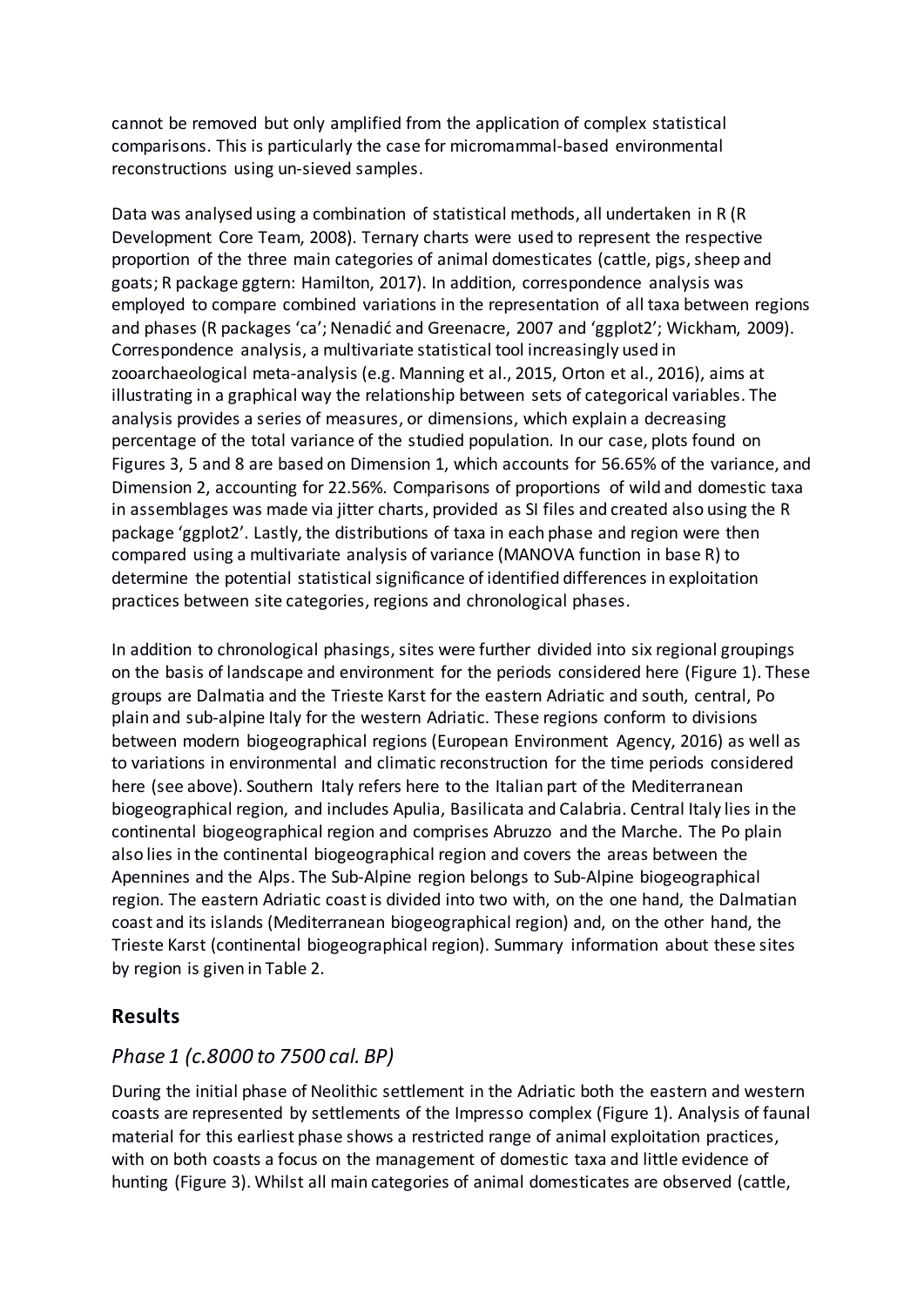pig and sheep/goats), the representation of individual taxa varies to a limited degree. In both regions, domestic pigs are poorly represented, and the assemblage dominated by sheep and goats. The main difference corresponds to a slightly greater proportion of cattle in southern Italy than in Dalmatia.

## [Figure 3] [Figure 4]

Earliest Neolithic sites are found along the full length of the Dalmatian coast. Sheep and goat herding dominates in these assemblages (c.85% mean *Ovis*/*Capra* across all sites) and there is little evidence in our dataset of wild animal exploitation at sites. When considering taxa excluded from our meta-analysis, especially birds, the picture is a little bit more nuanced as, for instance, bird hunting is attested on the site of Crno Vrlo (Radović 2011) While this phase is represented by a large number of cave sites, this narrow focus on sheep and goat management is also true for open-air settlements on the Ravni Kotari coastal plain and southern Istria (sites 4, 5 and 9). MANOVA comparison of both categories of settlements shows no statistical difference in taxonomic distributions ( $p = 0.1247$ ), suggesting that this zooarchaeological pattern is one of cultural preference rather than differential functional use of cave and open sites.

As previously mentioned, whilst still dominant, there is a less narrow focus on sheep and goat herding in southern Italy (c.65% mean *Ovis*/*Capra*) and thus a corresponding increased representation of cattle. This limited but divergent distribution of animal exploitation strategies between groups of the eastern and western Adriatic, although not statistically significant (MANOVA, p = 0.0583), suggests that the Impresso culture sites overall form a circumscribed group of exploitation practices, with low levels of hunting and an overall focus on the exploitation of sheep and goats.

# *Phase 2 (7500 to 7000 cal. BP)*

The second phase marks the generalisation of farming techniques across most of the Adriatic catchment, including central Italy and the Po plain (and beyond across the Western Mediterranean: Bocquet-Appel et al., 2009). This expansion is characterised by the location of settlements in a wider range of locations and landscapes. Domestic taxa and pottery also begin to appear in the northern reaches of the eastern Adriatic, in particular in cave sites in the northern Istrian peninsula (sites 10 and 6) and in the Trieste Karst (sites 14, 15, 16 and 17). These north-eastern Adriatic sites frequently occur in cave sites with preceding Mesolithic occupation sequences.

Within areas already settled during the first phase of the Neolithic, the patterns seen forming during the preceding phase continue. On both sides of the Adriatic low levels of hunting remain the norm with Dalmatian sites exhibiting a preference for small game such as hare (*Lepus*), fox (*Vulpes*) and hedgehog (*Erinaceus*). In this region, there is a continuing focus on the herding of sheep and goats (c.90% of domesticates) and still no appreciable difference in animal exploitation between cave and open-air sites (MANOVA, p=0.09282). Conversely, the initial Neolithic settlement of the Trieste Karst shows much higher levels of hunting activity in cave sites, although there is still a relative emphasis upon sheep and goat management (c.91% to only 42% of domesticates, with a mean of 61%). This clear shift in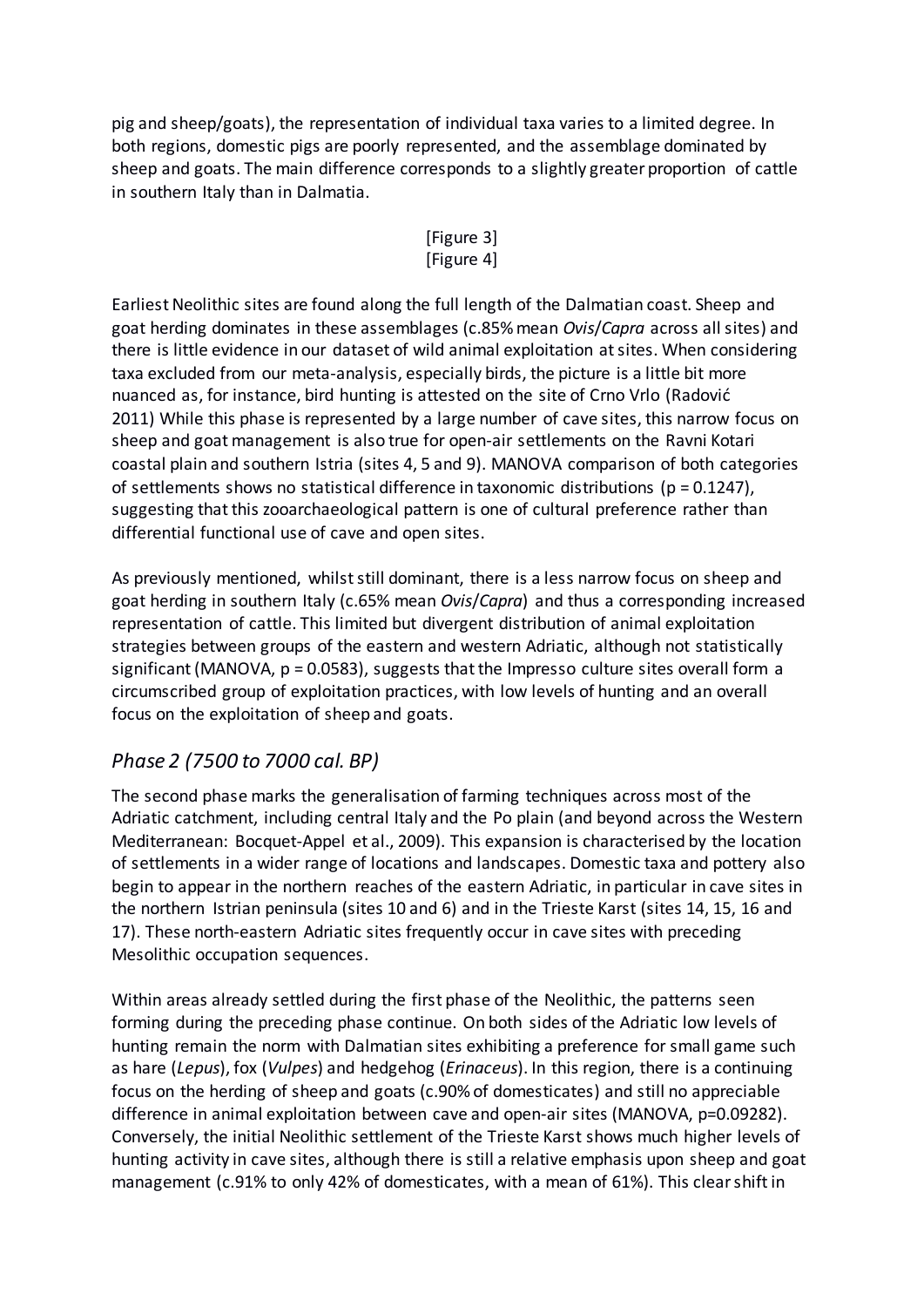exploitation strategies appears to be statistically significant, as indicated by the results of the MANOVA ( $p = 0.02749$ ). This higher level of hunting is focused on large game, namely deer. Of the Trieste Karst sites, only Grotta degli Zingari (16) shows a notable focus on the exploitation of small game, with 67% of wild animals recorded from this site coming from small taxa compared with c.25% at the other sites of the Trieste Karst and c.17.5% at the high-hunting Italian sites (see below).

In southern Italy, the preference for sheep and goat management remains the norm, but within a greater range of exploitation practices (from 9% to 90% of domesticates with a mean of c.50%). Correspondingly, a greater increase is seen in the representation of both pigs (from c.5 to c.63% with a mean of 19%) and, especially cattle (from c.5% to c.77% with a mean of 31%). A handful of cave sites (27, 36, and to a lesser extent 24) witness increased levels of hunting activity (Figure 3). These levels of hunting show no correspondence with variations in the percentage of sheep and goats at sites.

Settlements in central Italy, first appearing in this phase, demonstrate a similar range of exploitation practices to those of contemporaneous settlements in southern Italy. While hunting levels do not vary as greatly as seen to the south, the presence of central Italian higher-hunting outliers, both in cave (51) and open-air contexts (54) is worth noticing, especially so as they significantly differ from a statistical point of view from the main body of settlements (MANOVA,  $p = 0.04991$ ). A range of domesticate management practices is indicated, with variation in the focus on sheep and goats (38-73% *Ovis*/*Capra*, mean of 56%) and a correspondingly greater emphasis on the management of cattle (5-35%, mean of 14%) and especially pigs (15-46%, mean of 29%). These differences, however, do not present any statistical divergence from practices of sites in southern Italy (MANOVA, p=0.4043),

The first two settlements of the Po plain (67 and 80) share the overall low levels of hunting seen for sites of this phase across the western Adriatic coast (6% and 0.3%, respectively). Although small, this sample also points to a shift away from over-reliance upon of sheep and goats (41% and 26%) in favour of a minor focus on the management of cattle (48% and c.45%, respectively). This limited sample size precludes further statistical tests.

Overall, sites belonging to this phase show increased variation in animal exploitation practices, both within and between the regions considered. This variation in exploitation practices suggests a greater diversity in the utilization of landscapes (both those newly as well as previously settled) than seen in the preceding period, present across multiple regions and more commonly seen at (but not limited to) cave sites.

# *Phase 3 (7000 to 6500 cal. BP)*

During the first half of the  $7<sup>th</sup>$  millennium cal. BP, settlements cover all coastal areas of the Adriatic and expand to utilize a greater diversity of landscapes, including the sub-alpine zone in Italy (Figure 1). Our dataset only includes cave sites for Dalmatia during this stage, a reflection of the global stage of knowledge (with only a single open-air site documented, unfortunately with no published fauna: Čista Mala – Velištak: Podrug 2010). Overall, one witnesses an increase in the variation of animal exploitation practices. While sites still exhibit a primary focus on domestic animal exploitation with very low levels of hunting, the dominance of sheep and goats slightly diminishes (c.80%) in favour of cattle and pigs in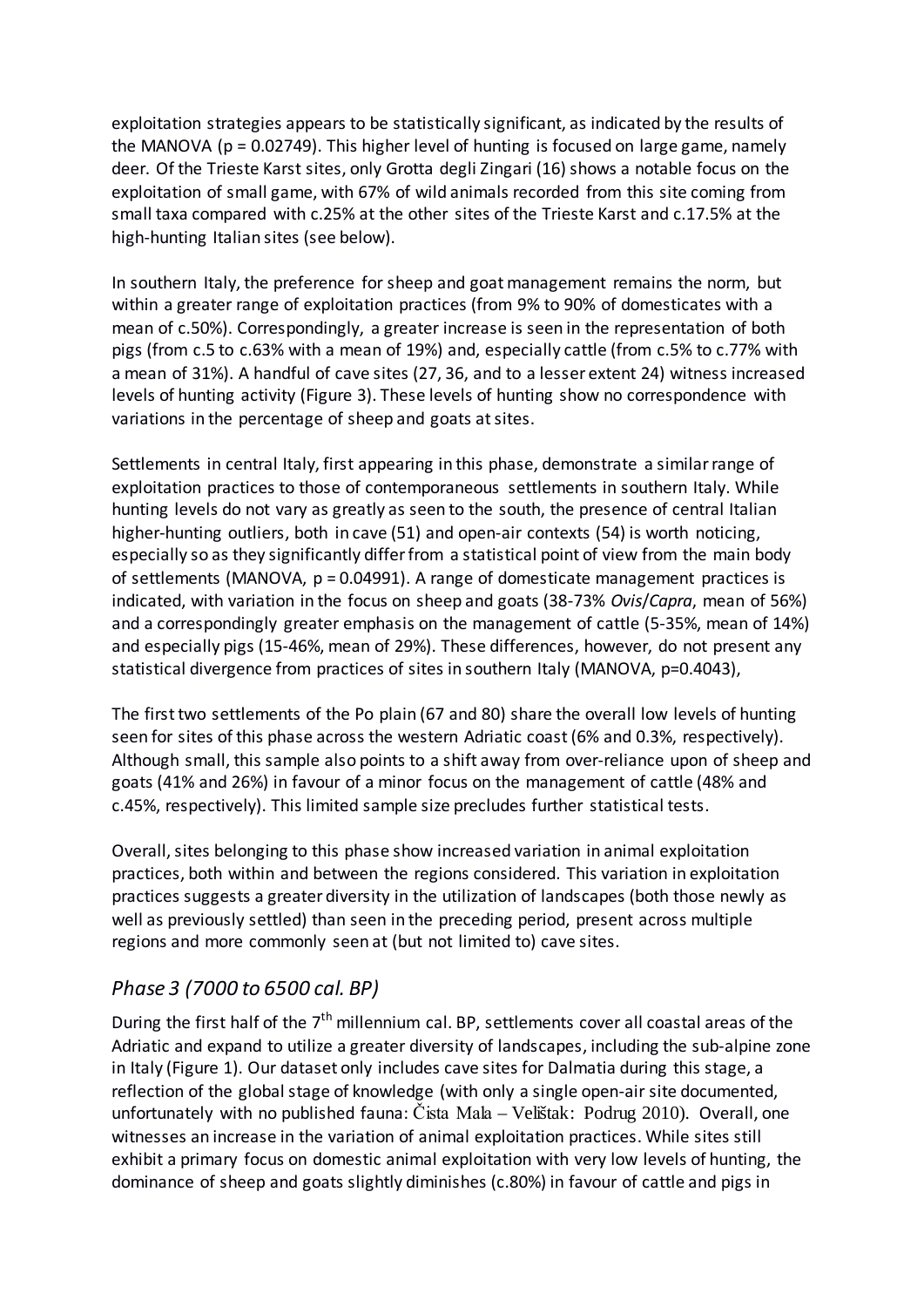equal proportion (c. 10%: Figures 5 and 6). This process is seen both across the more arid southern coasts (sites 8 and 11) and further to the north (sites 6 and 10). By contrast, sites in the Trieste Karst show a decrease in variability, with the majority of sites now expressing a pattern of animal management identical to that of Dalmatia, with the exception of Mala Triglavca (18) where high levels of hunting continue and the representation of domesticates is more evenly distributed.

#### [Figure 5] [Figure 6]

Along the western Adriatic, variation in animal exploitation practices increases in both the more arid southern and wetter northern regions. Hunting remains at low levels (c.5%), with the exception of a single 'outlier' southern Italian cave (25; c.50% of NISP from wild animals); the only cave site of central Italy for this phase (53) also presents a higher value of hunting (28%), well beyond the range of open settlements (8-19%, mean of 13%). The range of domesticate management practices in these two regions widens from the preceding two phases, a difference which is statistically significant (MANOVA, p=0.03945). While sheep and goats are still well represented on southern Italian sites (c.54% mean), there are no longer dominant in central Italy (c.38% mean). This decrease shows a corresponding increase in the representation of cattle (southern Italy: 35.5%; central Italy: c. 30%) and pigs (southern Italy: 10%) especially in central Italian sites (32.6%), following trends observed during the preceding phase (Figure 5).

### [Figure 7]

Zooarchaeological assemblages in the Po plain are characterised by an equal mean representation of sheep and goats (c.30%), cattle (c.36%) and pigs (c.34%). This apparent pattern actually masks the variability in husbandry practices, with some settlements showing a focus on sheep and goats, some on cattle, some on pigs and some an even distribution between the domesticate taxa. Settlements of the Po plain also show highly varied levels of hunting (Figure 5). As can be seen in Figure 7, this is not restricted to upland environments but is observed across a variety of levels including both elevated and lowland settlements. In several instances, these "hunting" sites lie in the vicinity of contemporaneous settlements showing extremely low levels of wild animal exploitation (e.g. Vhó -site 84 - at 61.4% wild and Casatico di Marcaria – site 69 – at 2.2% wild). This diversity suggests variation stemming from choice at the individual site level as to both management practices and levels of hunting intensity in contrast with sites in other regions of the Adriatic where exploitation practices vary more in line with differential use of landscapes (e.g. lowland vs. upland). This individualistic approach to exploitation practices is seen in both the overall low level of wild animal exploitation in this period for sites of the Po plain (0.3-93% but with a mean of 27%) as well as those initial settlements of the sub-alpine region (3-36% with a mean of 15%) (Figure 5). The latter show a very slight preference for the management of sheep and goats (c. 46% mean by NISP), followed by cattle (28%) and pigs (26%). While there is noticeable diversity of variation in domesticate management approaches seen for sites of sub-alpine Italy, this is far from the level of diversity seen in this period for the Po plain (Figure 5).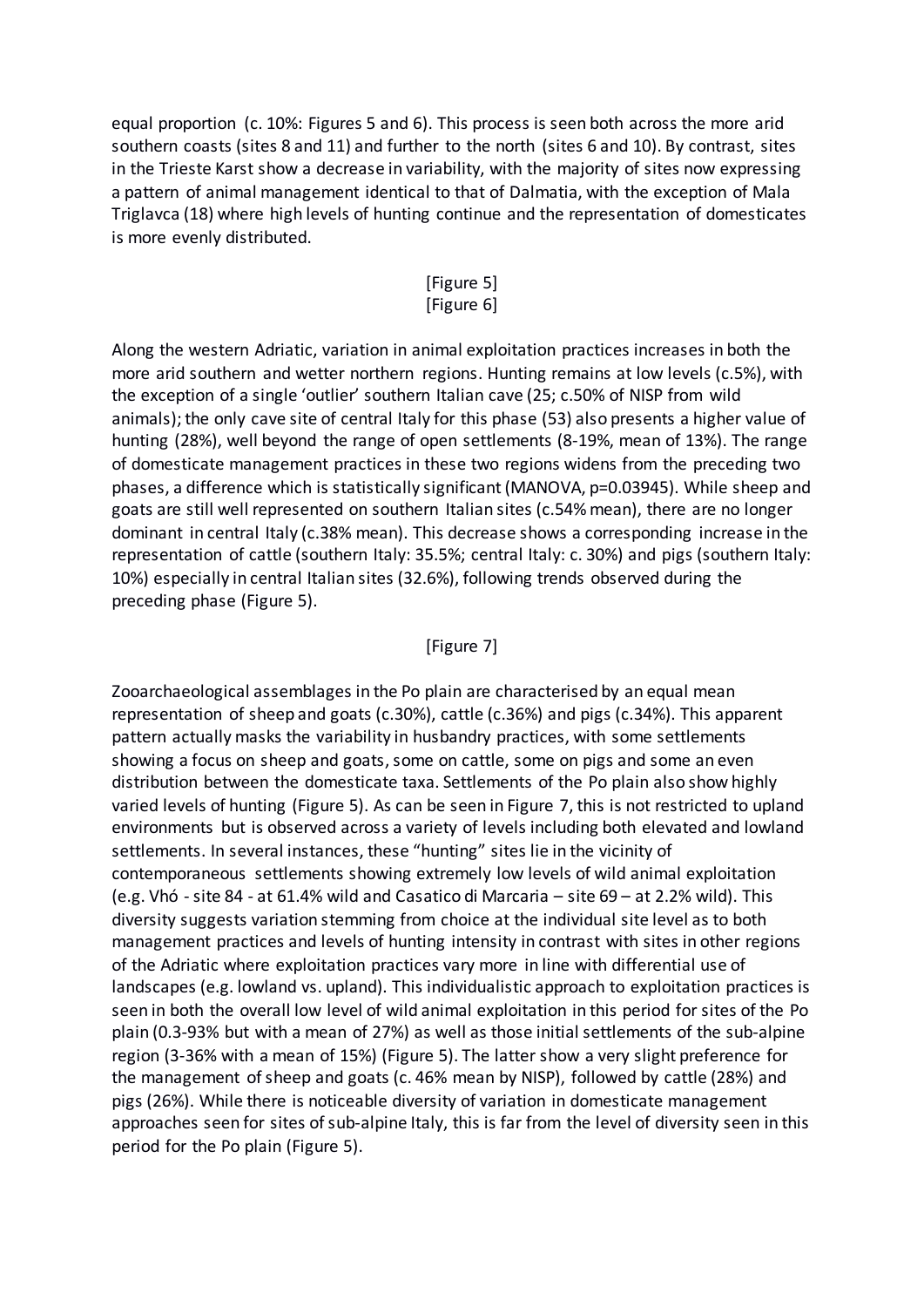## *Phase 4 (6500 to 6000 cal. BP)*

During the last phase studied here, sites across the eastern Adriatic (Dalmatia and the Trieste Karst) follow the patterns of animal management seen in previous periods. Sites from Dalmatia, only represented by insular cave sites as during the previous phase, still demonstrate a pattern of low-hunting / high-sheep/goat exploitation, but with less overall variation and corresponding narrower focus on the management of sheep and goats (c.90%). The only cave of the Trieste Karst for this phase shows animal exploitation practices (high-sheep/goat-low-hunting), in line with the records for the preceding caves in the same area, and contemporaneous ones in Dalmatia.

Along the western Adriatic there is an overall pattern of relatively low levels of hunting and a diverse array of practices regarding domesticates. Sites in the southern Italy present a higher proportion of sheep and goats (c.65%), marking a return to levels comparable to those seen during phase one. In keeping with previously observed trends, the two cave sites from southern Italy in this phase show both high (site 36: 36% wild) and low (site 21: 1.6% wild) levels of hunting activity. Sites in central Italy show a continuation of practices seen in the preceding phase, with low overall levels of hunting (11% wild) and a diverse but (based on mean representation) even domesticate management distribution between sheep and goats (c.5-57% with a mean of c.35%), cattle (c.13-51% with a mean of c.29%) and pigs (c.14-70% with a mean of c.36%).

Settlements of the Po plain show a relatively high mean level of hunting (c.20%), although the range of variation seen between settlements decreases when compared to phase three (Figure 5). Domesticate management preferences indicate an even distribution in mean representation of sheep and goats (c.38%), cattle (32%) and pigs (30%) managed at settlements. As with hunting, the range of variation in the representation of domesticates decreases in comparison with phase three (Figure 6). As with the preceding phase, there is no demonstrable relationship between settlement location and either the levels of hunting or domesticate management preferences exhibited. Settlements of sub-alpine Italy show some diversification of practices compared with the preceding initial phase of settlement. Hunting levels, while still low overall (c.14%), show a greater range of variation than before (see Figure 5). The minor dominance of sheep and goats previously recorded is no longer indicated, with an even representation between sheep/goat (37%), cattle (37%) and to a lesser extent pigs (25%).

## *A question of time*

In order to assess the potential role of climatic factors in shaping the variability described above, it is necessary to group sites according to their status in the local advance of farming, rather than by absolute chronological phase. By so doing one obtains two comparative groups for each region, with a 'first' (directly associated with the introduction of domesticates) and 'second' Neolithic. First Neolithic sites include the southern Italian Impresso sites, as well as the earliest settlements of the Po Plain (otherwise phase two of the previous used scheme) and those of the sub-alpine region (otherwise phase three). These are compared with sites dated to later regional phases, where Neolithic practices have had time to adapt.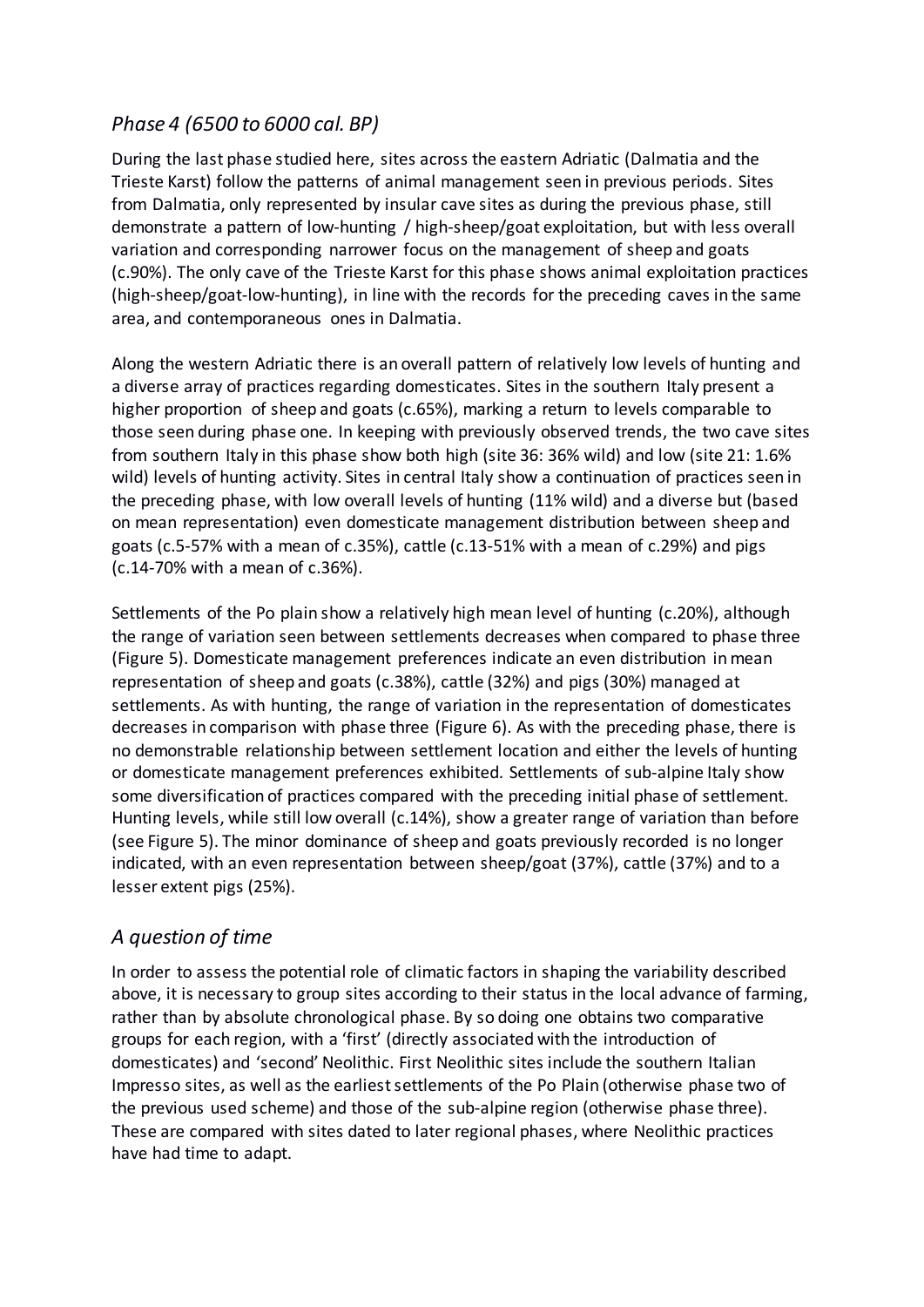### [Figure 8] [Figure 9]

Overall, we observe a similar sequence in all regions, with a first Neolithic characterised by a relatively homogenous range of animal management practices followed by an increase in variation. These changes concern both levels of wild resource exploitation (hunting) and domesticate management practices. This variation in the second phase of the Neolithic can be noted through assemblage taxonomic compositions drawn from correspondence analysis (Figure 8), as well as of overall comparisons of the percentage representation of domesticates and domesticate proportions (Figure 9).

As already noted, a series of cave sites in the western Adriatic form 'outliers' with divergent animal exploitation practices. Within chronological phases, where enough of such examples are recorded, a significant difference in animal exploitation practices can be seen. During the initial occupation phase of central Italy, animal management practices of cave sites appear to indicate differential usage (MANOVA,  $p = 0.04991$ ), with a greater proportion of wild animals present than seen at open-air settlements. In the second phase of Neolithic settlement, cave sites of central and southern Italy continue to demonstrate significant differences in animal exploitation strategies (MANOVA, p=0.01849), although these differences are not systematic across all cave sites. The least variable region between these two Neolithics is, perhaps unsurprisingly, Dalmatia. However, even within the low-huntinghigh-sheep/goat trend through 2000 years of settlement, a small increase in the diversity of domesticate management can be observed during the secondary Neolithic. The focus on sheep and goats shifts from 75-99% with a mean of 93% in the first Neolithic, to 65-99% with a mean of 87%. This very minor increase in variation is linked to an increase in cattle (8%) and, to a lesser extent, pig representation (5%) compared with initial Neolithic settlement (4% cattle and 2.5% pig).

Within southern Italy – closest to Dalmatia in terms of environment and climate – the increase in diversity is more noticeable, even when excluding cave sites. While hunting levels in open settlements remain constant, patterns of taxonomic preference in domesticate management show a marked increase in diversity between open settlements of the first and second Neolithic (MANOVA, p= 0.01251) (Figures 8 and 9). A comparable trend is also seen for open-air settlements in central Italy (MANOVA, p= 0.02848). The initial Neolithic representation in the Po plain does not include enough settlements for statistical analysis, but an increase in diversity is recorded for settlements of sub-alpine Italy (MANOVA, p=0.04872), also without any appreciable difference in wild animal exploitation. When these regions are considered together, this increase in domesticate diversity shows a significantly greater variation in practices for sites of the western than eastern Adriatic regions during the second stage of Neolithic settlement (MANOVA, p = 0.0343), with a range of domesticate proportions kept at sites across Italy and no domesticate clearly dominant within a given region or phase.

By contrast, sites in the Trieste Karst show a contraction of diversity between initial and secondary phases of the Neolithic. The reduction in hunting seen between the initial and secondary Neolithic phases in this region is unique amongst the regions of the Adriatic. It is difficult to determine if the initial high diversity followed by a reduction towards a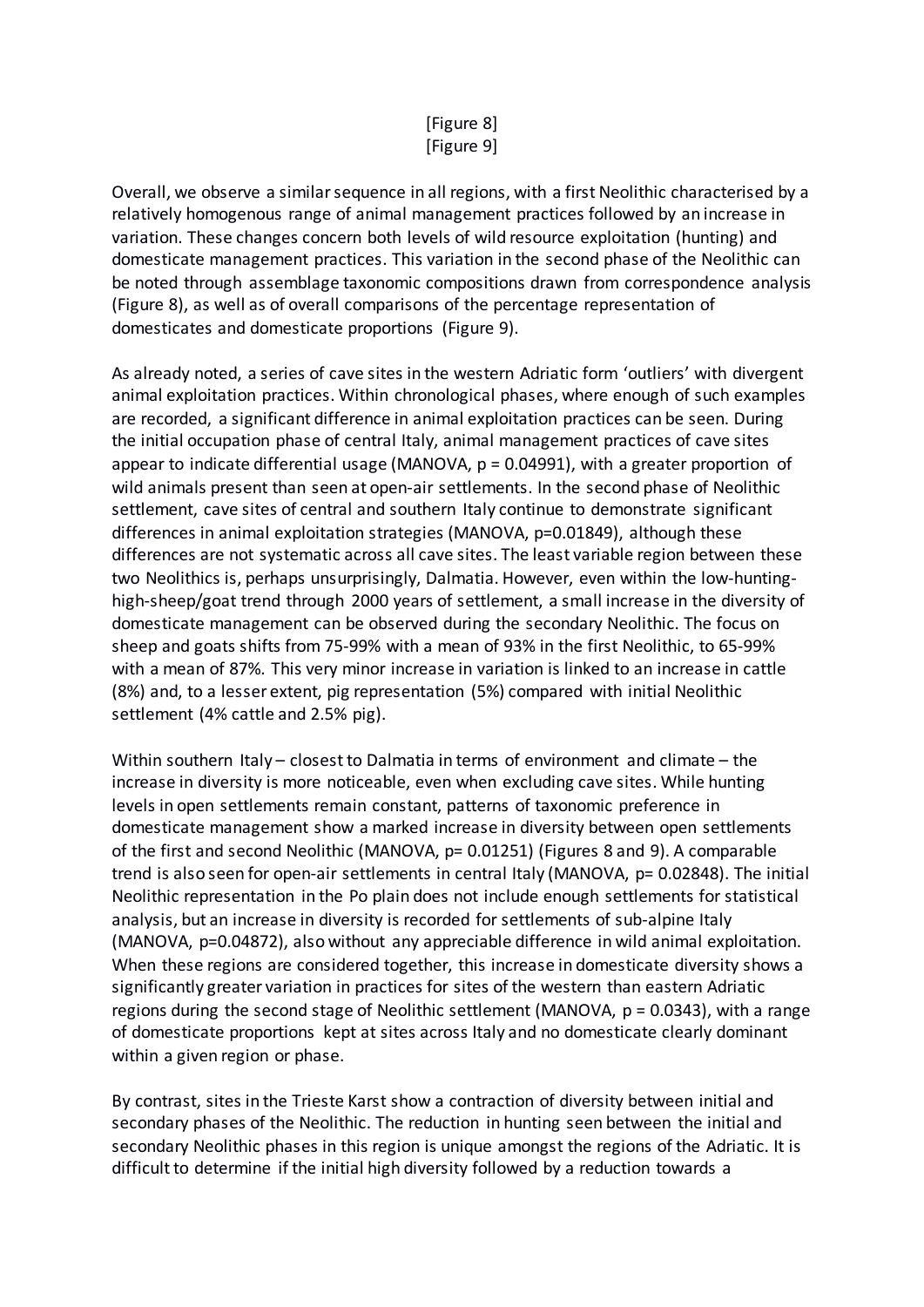Dalmatian-type husbandry regime is a function of this region being known only from cave sites, or if it is indicative of a differential pattern of domesticate spread through the Trieste Karst. Irrespective of the reason behind this reversed trend in diversity through time, it is worth noting that the patterns seen during the Neolithic in the Adriatic region are common across the majority of studied regions - albeit not universal. This repetition of this pattern across multiple distinct regions, regardless of chronological, environmental or climatic categories, suggests that its interpretation lies elsewhere. As an alternative, we suggest that this initial low diversity is a (general) signature of the diffusion of early farming practices from one region to the next in the next. This reduced diversity at the earliest stages of farming is indeed seen in other aspects such as ceramic typology (Malone, 2003; Whitehouse, 2013).

### **Discussion**

Animal exploitation strategies across the circum-Adriatic region exhibit a relatively high level of variation, from both temporal and spatial points of view. The initial Neolithic settlement of southern Italy and Dalmatia shows a restricted range of practices, dominated by the herding of sheep and goats. Such preference is in agreement with the ecology of this area, characterised by low levels of precipitation, although available palaeoenvironmental data suggest that the period presents a cooler and wetter climate. Sheep and goats remain the dominant domestic species through the diffusion of early farming across the Adriatic, indicating that each regional first Neolithic borrowed from the form of animal exploitation practiced in the neighbouring regions. This dominance of sheep and goats, however, gradually decreases in favour of more water-demanding cattle and pigs, thus mirroring the gradient in precipitation observed across the Adriatic. This pattern suggests some level of adaptation by early farming communities as they settled into new environments.

This diversity in both husbandry regimes and hunting practices continues to increase over the course of the Neolithic, parallel to the settlement of sites in a more diverse array of settings across the multiple geographic and environmental regions of the Adriatic. This being said, regional zooarchaeological patterns cannot be accounted for in terms of chronological adaptations to oscillations in climate and its environmental impacts. For instance, the changing climate of the Adriatic region during the periods considered here provides a contrast with this overall pattern of increasing diversity in animal husbandry practices. Landscape and lack of available water sources along the Dalmatian coast may have restricted husbandry choices to a focus on sheep and goats, although, if this was purely the case, one would expect that open-air settlements along the coast – the most well-watered landscapes of the region – would have a reduced dominance of these species, which is not the case. By contrast, the increased range in exploitation practices in Dalmatia occurs during the phase of greatest aridity (phase 3). In the same vein, southern Italy sees a gradual increase of diversity at the expense of sheep and goats, contrary to what could have been expected given the rise of aridity rises from 7000 cal. BP onwards. Likewise, be it in central Italy or in the Po valley, the observed pattern is one of diversification, rather than adaptation and specialisation on basis of the local ecological conditions.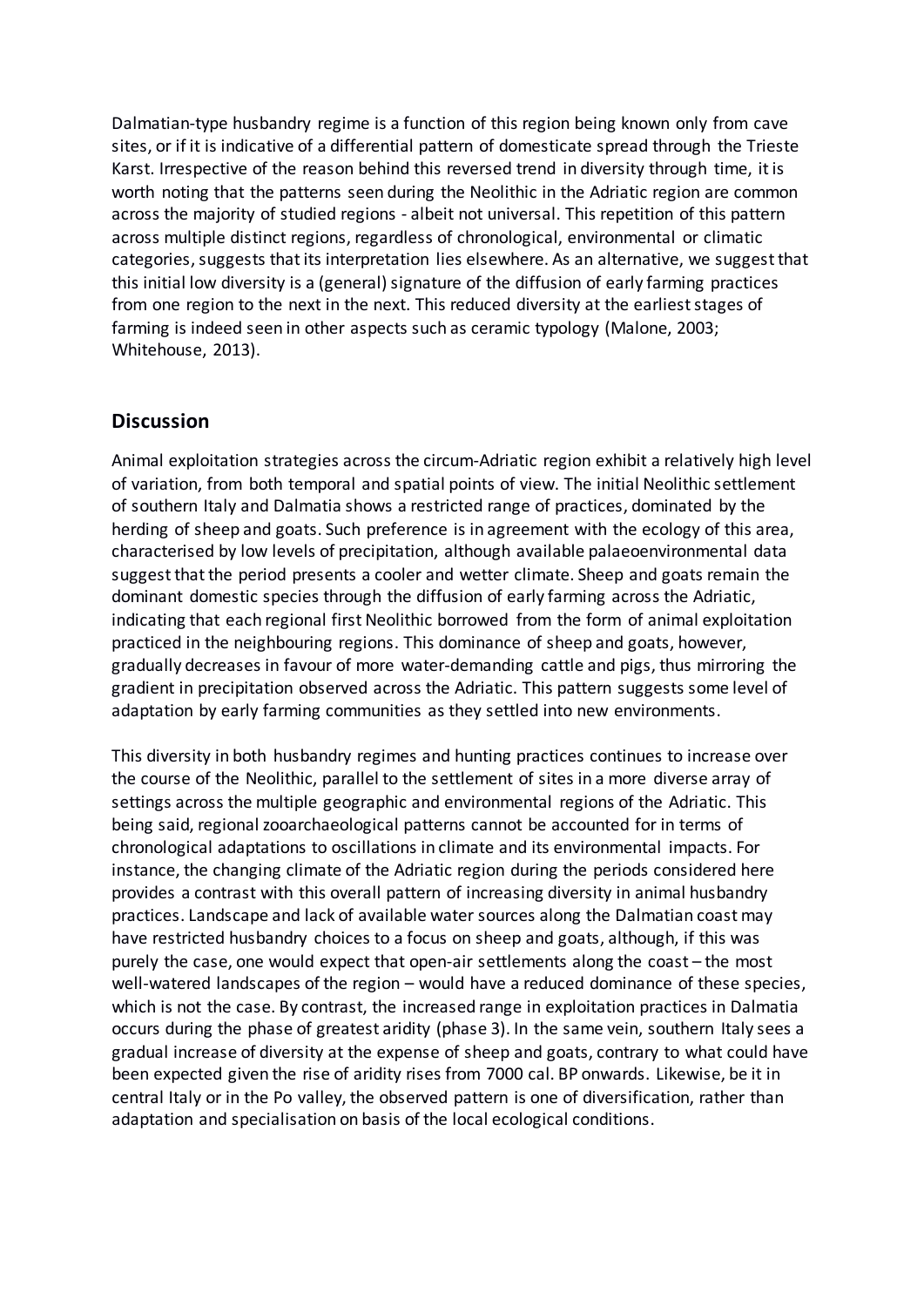The same conclusion applies to variation in hunting. Along the western Adriatic coast, hunting levels remain low overall low, but with considerable diversity at both intra- and inter-regional scales, as well as between cave and open-air sites. Cave sites of in southern and central Italy, with their greater proportion of wild animals, indicate differential usages of the landscape away from open-air settlements. However, these are not geographically clustered nor do they show differentiation between sites of 'upland' and 'lowland' landscapes. This is also seen to some extent at open-air settlements of the Po plain, (otherwise a region lacking in evidence from cave sites) where a sub-set of settlements shows an emphasis on the exploitation of wild resources. All in all, it appears that animal management practices of Neolithic groups around the Adriatic were driven by cultural preferences and individual choices rather than responses to local environmental or climatic constraints.

Whilst climatic and environmental do not explain the documented variation in Adriatic Neolithic zooarchaeological assemblages, it is important to recognise that taxonomic diversity alone cannot help to define the nature of the suggested cultural preferences. Such in-depth definition of husbandry practices relies upon a wide range of data and analyses, offered by zooarchaeology and other disciplines. For instance, the development of residue analysis has confirmed the importance of dairying, from both cattle and goats, for early Neolithic communities (Spiteri et al. 2016). This key role of dairying is also reflected by ageat-death profiles, a reliable proxy for herd management, although dedicated zooarchaeological analyses are only available for a handful of sites (e.g. Gillis et al. 2016). Lastly, stable isotopes also point to differences in animal management practices. Zavodni and colleagues for instance have suggested changes in foddering regimes for pigs during the Neolithic in the eastern Adriatic (Zavodni et al. 2014; see also Tafuri et al. 2014). As new data are published, especially in the field of stable isotopes and residue analyses, this array of evidence is arguably in need for a synthesis. Our results provide, we think, a robust framework for such future work.

## **Conclusion**

The present meta-analysis of zooarchaeological assemblages across the Adriatic catchment, an extensive yet relatively coherent area, allows for the comparative examination of patterns in husbandry regimes and hunting practices of the earliest farming communities in this part of Europe. It appears that the bulk of zooarchaeological variation cannot be explained in environmental deterministic terms. It is worth pointing out that environmental variability observed here is relatively minor, especially when compared to variation across Europe. In this sense, it is likely that environmental constraints are more noticeable in more extreme situations. Furthermore, as suggested by their limited influence upon local vegetation cover, Neolithic agricultural regimes probably operated on a limited scale to support small-sized populations (e.g. Nikulka, 2016), and thus did not necessarily required high-levels of specialisation.

Our analysis also reveals a repeated two-step trajectory, defined by lower variation in animal management during the initial stages of Neolithic settlement followed by a later increased diversity. As the latter diversity is not related to environmental variation, the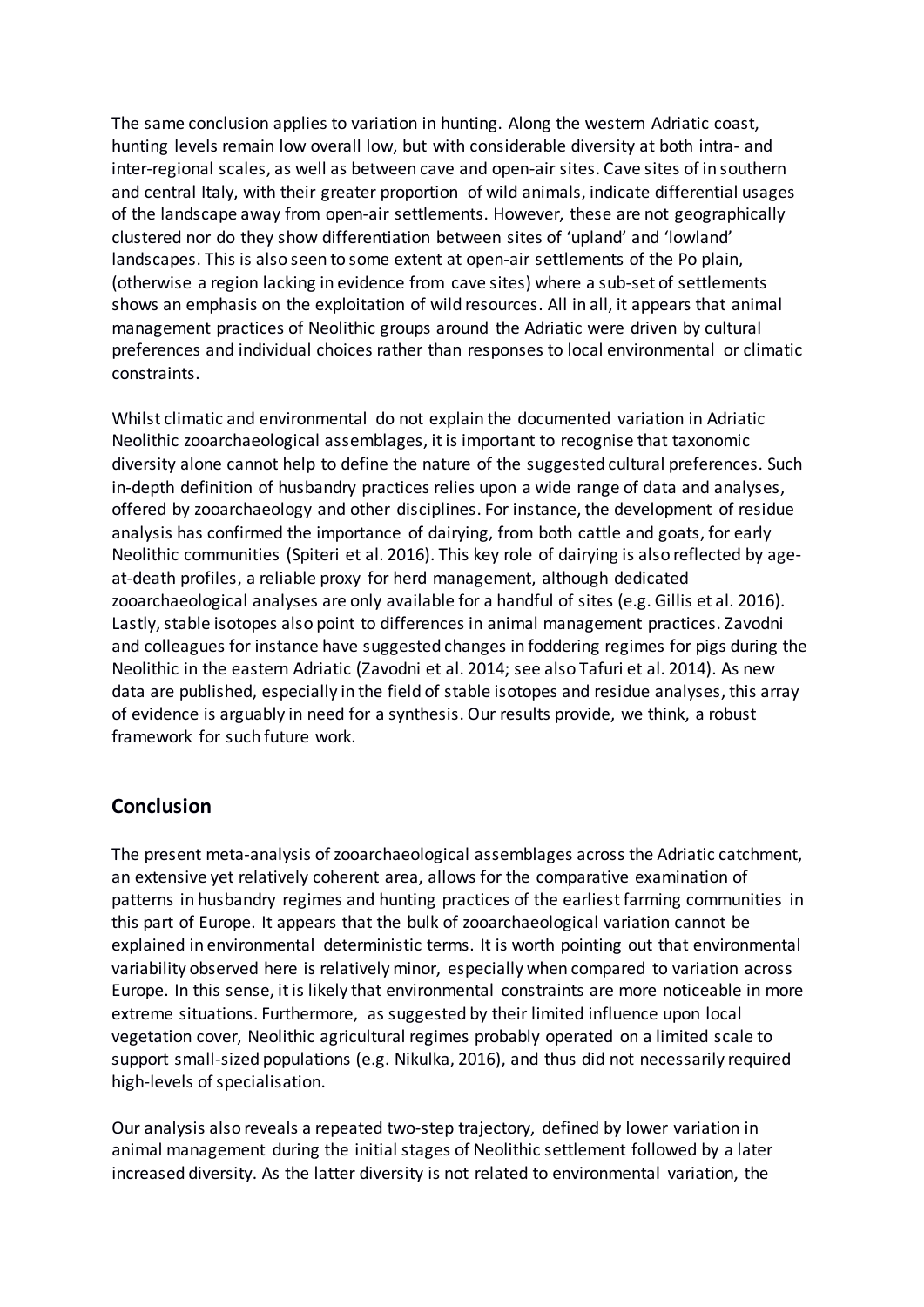reasons for this trajectory ought to be sought elsewhere. As suggested here, a possible explanation lies in the internal dynamics of the spread of the Neolithic, whereby the shape of each local first phase of settlement expansion is largely predetermined by the state of affairs in its area of origins (see also Guilaine, 2001). If our assumption is correct, one would thus expect this situation to be present in other regions of Europe and possibly in other facets of the archaeological record - a hypothesis which remains to be tested.

#### **Acknowledgements**

This paper is an output from the European Research Council project EUROFARM, funded under the European Union's Seventh Framework Programme (FP/20072013; ERC Grant Agreement no. 313716), led by MVL and hosted by UCL. We thank all team members and project partners, with a special thanks to those friends and colleagues who contributed unpublished data used in this analysis.

#### **References**

Albore Livadie C, Fedele F, Albarella U, de Matteis F, Esposito E and Federico R. (1988) Richerche sull Insediamento Tardo-Neolitico di Mulino Sant Antonio (Avella). *Rivista di Scienze Preistoriche* 41: 65-99

Allen JRM, Watts WA, McGee E and Huntley B (2002) Holocene environmental variability – the record from Lago Grande di Monticchio, Italy. *Quaternary International* 88: 69-80.

Amorosi A, Dinelli E, Rossi V, Vaiani SC and Sacchetto M (2008) Late Quaternary paleoenvironmental evolution of the Adriatic coastal plain and the onset of the Po River Delta. *Palaeogeography, Palaeoclimatology, Palaeoecology* 268: 80-90.

Barker G (1977) Further information on the Early Neolithic economy of Vhò. *Preistoria Alpina* 13:99-105.

Barker G (1977-1979) The animal bones, site catchment and discussion of the prehistoric economy. In: Barfield LH, Barker G, Chesterman JT, Pals JP and Voorrips A (eds) *Excavation at Monte Covolo, Villanuova sul Clisi, Brescia (1972-73), Part II, Vol 13. Annali del Museo di Gavardo*. Grotte Gavardo: Museo Gruppo Grotte Garvado, pp.5-88.

Barker G and Clarke G (1995) Animal bones. In: Barker G (ed) *A Mediterranean Valley: Landscape Archaeology and Annales History of the Bifero Valley*. London: Leicester University Press, pp.111-113.

Bazzannella M (2002) La fauna della Vela di Trento: analisi preliminare. *Atti della XXXIII Riunione Scientifica Preistoria e Protostoria del Trentino Alto Adige/Südtirol Trento*. Florence: Instituto Italiano di Preistoria e Protostoria, pp.245-250.

Berger J-F and Guilaine J (2009) The 8200 cal. BP abrupt environmental change and the Neolithic transition: a Mediterranean perspective. *Quaternary International* 200: 31- 49.

Berto C, Bon M and Zampieri S (2012) I reperti faunistici provenienti dal sito del Neolitico recente di Botteghino (PR). In: De Grossi Mazzorin J, Saccà Dand Tozzi C (eds) *Atti del 6th Convegno Nazionale di Archeozoologia*. Pisa: Universita di Pisa, pp.183-186.

Biagi P and Voytek BA (1994) The Neolithisation of the Trieste Karst in northern-eastern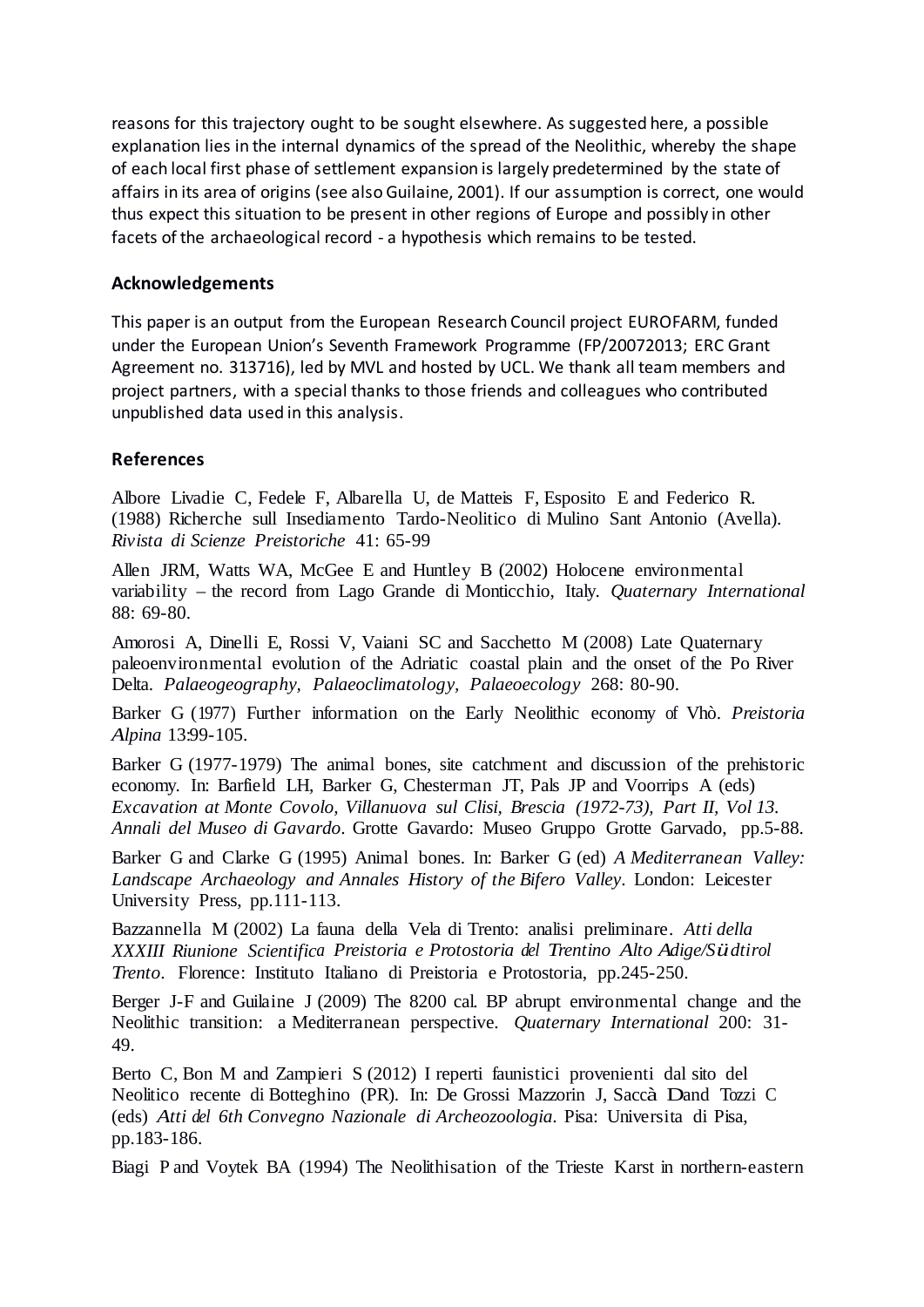Italy and its neighbouring countries. J*ósa András Múzeum Évkönyve* 6: 63-73.

Biagi P, Barker GWW and Cremaschi M (1983) La stazione di Casatico di marcaria (Mantova) nel quadro paleoambientale ed archeologico dell olocene antico della Val Padana centrale. *Studi Archeologici* 2: 45-119.

Bocquet-Appel J, Najo S, Vander Linden M. and Kozlowski JK (2009) Detection of diffusion and contact zones of early farming in Europe from the space-time distribution of 14C dates. *Journal of Archaeological Science* 36: 807-820.

Bökönyi S (1977-82) The Early Neolithic fauna of Rendina: a preliminary report. *Origini 11: 345-350.*

Bökönyi S (1983) Animal bones from test excavations of Early Neolithic ditched villages on the Tavoliere, South Italy. In: Cassano SM and Manfredi A (eds) *Studi sul Neolitico del Tavoliere della Puglia*. Oxford: British Archaeological Reports International Series 160, pp.237-249.

Bökönyi S (1985) A comparison of Early Neolithic domestic and wild faunas of the Balkans, Italy and south France. *Cahiers ligures de pr´ehistoire et d'arch´eologie* 2: 181-192.

Bon M, Zampiert S and Starini E (2005) La fauna del pozzetto neolitico di Isorella (BS). In: Malera G and Visentini P (eds) *Atti del 4th Convegno Nazionale di Archeozoologia*. Quaderni dei Museo Archeologico del Friuli Occidentale 6: 177-182.

Bon M (1996) La fauna neolitica della Grotta degli Zingari nel Carso Triestino. *Atti della Societ`a per la Praistoria e Protoistoria della Regione Friuli-Venezia Giulia*, 9: 127135.

Boschin F and Riedel A (2000) The Late Mesolithic and Neolithic fauna of the Edera Cave (Aurisina, Trieste karst): a preliminary report. In: Biagi P (ed) *Studi sul paleolitico, mesolitico e neolitico del bacino dell Adriatico in ricordo di Antonio M. Radmilli. Societ`a Preistoria Protostoria Friuli-Venezia Giulia*. Trieste: Quaderno, pp.73-90.

Branch NP and Marini NAF (2014) Mid-Late Holocene environmental change and human activities in the northern Apennines, Italy. *Quaternary International* 353: 34-51.

Caldara M, Caroli I and Simone O (2008) Holocene evolution and sea-level changes in the Battaglia basin area (eastern Gargano coast, Apulia, Italy). *Quaternary International* 183: 102-114.

Caldara M, Pennetta L and Simone O (2002) Holocene evolution of the Salpi Lagoon (Puglia, Italy). *Journal of Coastal Research* 36: 124-133.

Castelletti L and Rottoli M (2001) New data on Neolithic agriculture and environment in Northern Italy. *Preistoria Alpina* 33: 57-61.

Catalani P (1984) Rivarolo Mantovano: la fauna. *Preistoria Alpina* 20: 255-260.

Catalani P (1986) Belforte di Gazzuolo (Mantova): la fauna. In: Guerreschi G, Catalani P and Ceschin N (eds) Belforte di Gazzuolo (Mantova): una stazione con Vasi a Bocca Quadrata del Neolitico Superiore. *Preistoria Alpina* 22: 98-108.

Catalani P (1992) I reperti faunistici. In Guerreschi G, Catalani P, Longo G and Ionne A (eds) Una Sequenza Stratigrafica dal Neolitico Inferior all Eta imperial: I Livelli Preistorische. *Bulletino di Paletnologia* 83(1): 210-221.

Cazzella A, Cremaschi M, Moscoloni M and Sala B (1976) Siti neolitici in localita´ Razza di Campegine (Reggio Emilia). *Preistoria Alpina* 12: 79-126.

Chapman J, Shiel R and Batovi´c Š (1996) *The Changing Face of Dalmatia*. Leicester: Leicester University Press.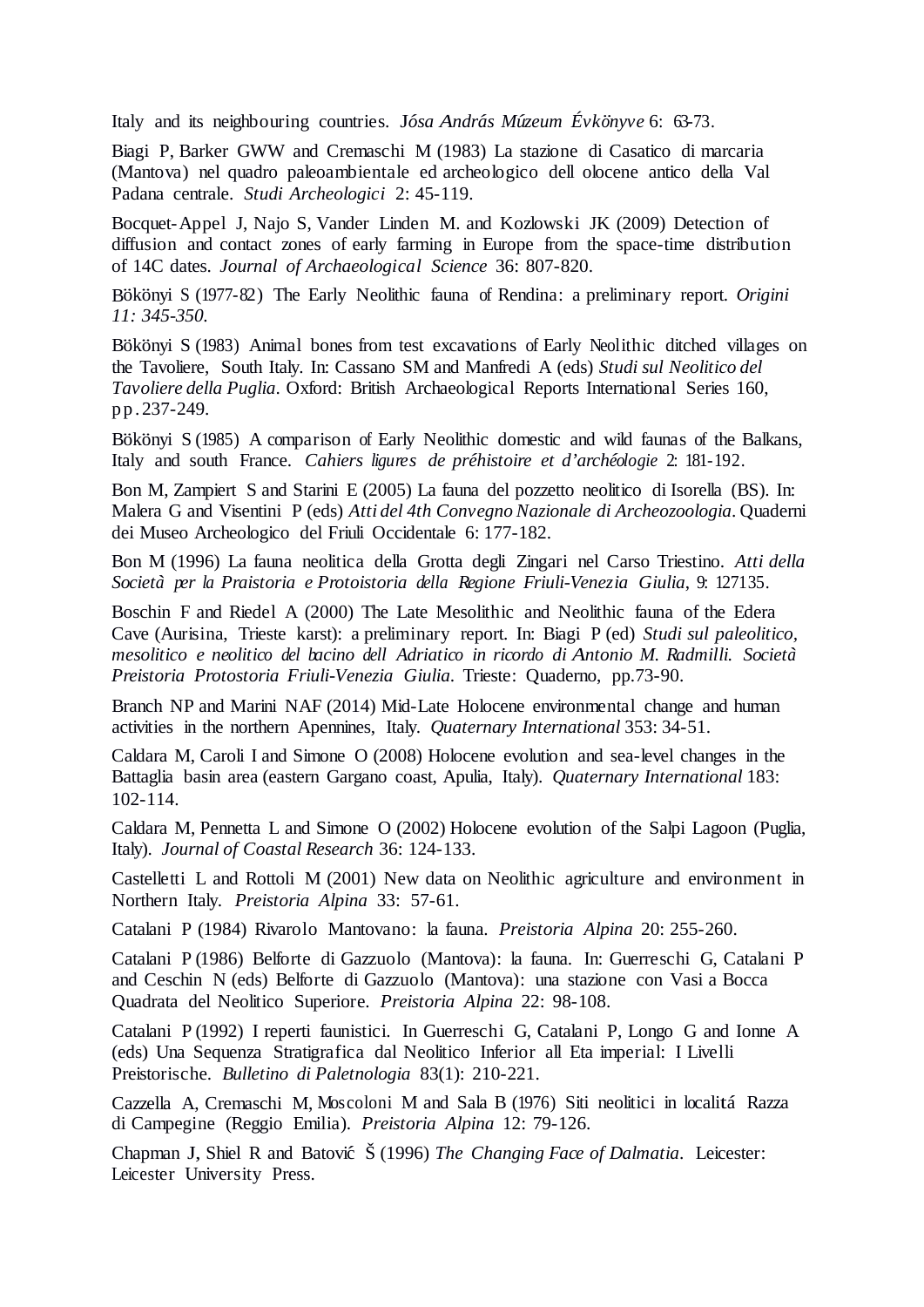Clark G (1992) Fauna remains: a preliminary assessment. In Malone C and Stoddart S (eds) The Neolithic site of San Marco, Gubbio (Perugia), Umbria: survey and excavation 1985-7. *Papers of the British School at Rome* 60: 1-69.

Colledge S, Connolly J and Shennan S (2005) The evolution of Neolithic farming from SW Asian origins to NW European limits. *European Journal of Archaeology* 8(2): 137- 156.

Combourieu-Nebout N, Peyron O, Bout-Roumazeilles V, Goring S, Dormoy I, Joannin S, Sadori L, Siani G and Magny M (2013) Holocene vegetation and climate changes in the central Mediterranean inferred from a high-resolution marine pollen record (Adriatic Sea). *Climate of the Past* 9: 2023-2042.

Conolly J, Manning K, Colledge S, Dobney K and Shennan S (2012) Species distribution modelling of ancient cattle from Early Neolithic sites in SW Asia and Europe. *The Holocene* 22(9): 997-1010.

Corridi C (1998-2000) La fauna dell'insediamento preistorico di Fontenoce di Recanti (Macerata). *Origini* 22: 185-194.

Cottini M, Ferrari A, Pellegatti P, Petrucci G, Rottoli M, Tasca G and Visentini P (1997) Bannia-Palazzine di Sopra (Fiume Veneto, Pordenone): scavo 1995. Atti della Società *Preistoria Protostoria Friuli-Venezia Giulia* 10: 119-149.

Cremonesi G (1965) Il villagio di Ripoli alla luce dei recenti scavi. *Rivista di Scienze Preistoriche* 20:85-155.

Cremonesi G, Meluzzi C, Pitti C and Wilkens B (1984) Grotta Azzura: scavi 1982 (nota preliminaire). Il Mesolitico sul Carso Triestino. *Societ`a per la Preistoria e Protostoria della Regione Friuli-Venezia Giulia* 5: 2137.

Curci A, Michalopoulou S and Langella M (2012) Baselice: zooarchaeological study of a Neolithic village of Beneventano area. In: De Grossi Mazzorin J, Sacca´ D and Tozzi C (eds) *Atti del 6th Convegno Nazionale di Archeozoologia*. Pisa: Universita di Pisa, pp. 175- 177.

European Environment Agency (2016) *Biogeographical regions*. Available at: [https://www.eea.europa.eu/data-and-maps/data/biogeographical-regions-europe-3#tab-gis](https://www.eea.europa.eu/data-and-maps/data/biogeographical-regions-europe-3#tab-gis-data)[data](https://www.eea.europa.eu/data-and-maps/data/biogeographical-regions-europe-3#tab-gis-data) (accessed 17 July 2017).

De Grossi Mazzorin J (2014) L'analisi archeozoologica di alcuna siti della cultural neolitica dei vasi a bocca quadrata del Permense. *Rivista di Studi Liguri* 79: 87-93.

De Grossi Mazzorin J and Potenza AC (2014) Lo sfruttamento delle risorse animali nel sito neolitico di Serra Cicorra (Nardo´, Lecce). *Rivista di Studi Liguri* 79: 101-104.

De Pompeis C (1978) Resti di un villaggio della cultural Ripoli a Città Sant'Ang elo (Abru zzo). *Atti della Societa Toscana di Scienze Natura li Residente in Pisa* 85: 161-170.

Di Rita F, Simone O, Caldara M, Gehrels WR and Magri D (2011) Holocene environmental changes in the coastal Tavoliere Plain (Apulia, southern Italy): a multiproxy approach. *Palaeogeography, Palaeoclimatology, Palaeoecology* 310: 139-151.

Fernández H, Hughes S, Vigne J-D, Helmer D, Hodgins G, Miquel C, Hänni C, Luikart G and Taberlet P (2006) Divergent mtDNA lineages of goats in an Early Neolithic site, far from the initial domestication areas. *Proceedings of the National Academy of Sciences* 103(42): 15375-15379.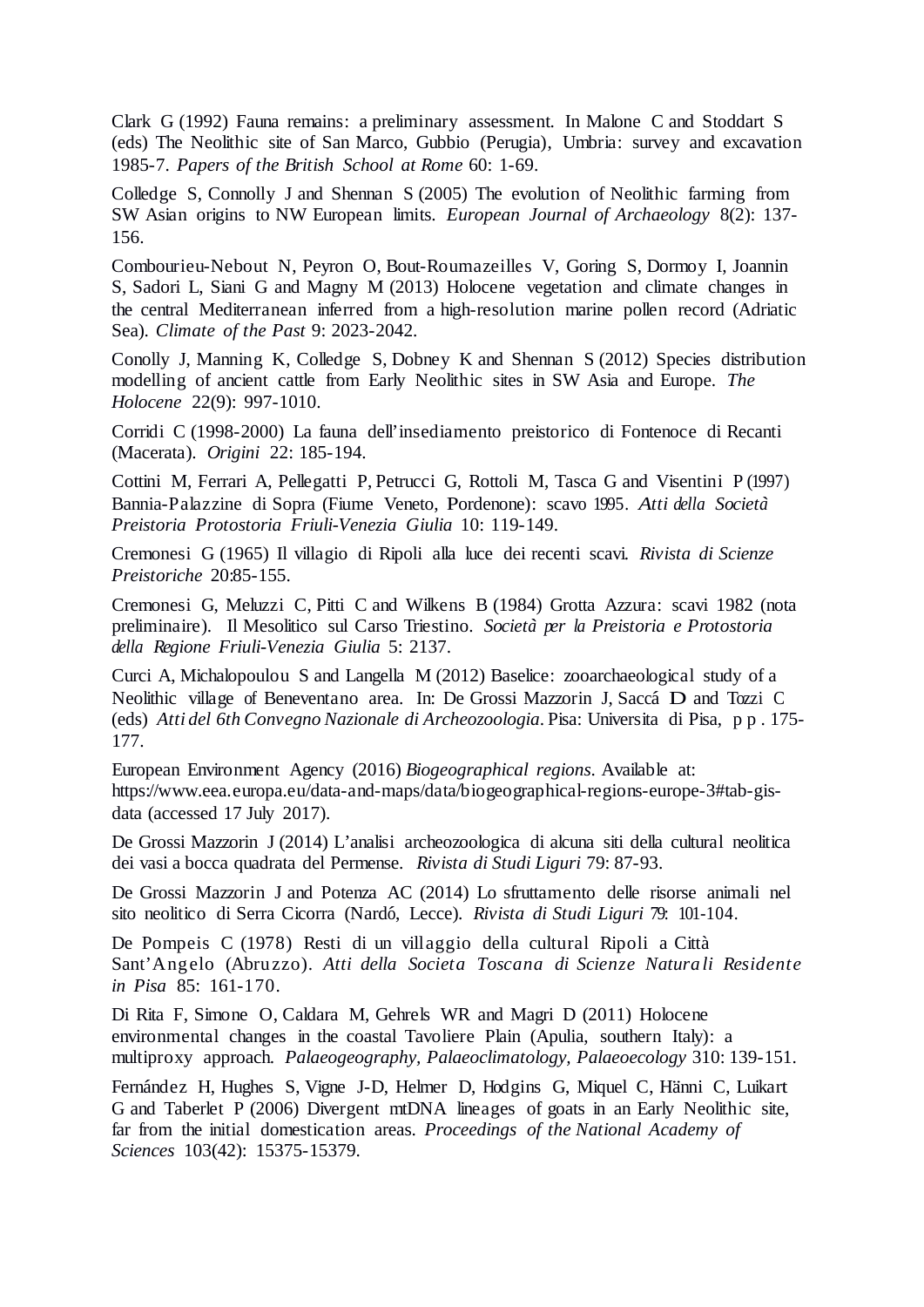Fiorentino G, Caldara M, De Santis V, D'Oronzo C, Mutoni IM, Simone O, Primavera M and Radina F (2013) Climate changes and human-environment interactions in the Apulia region of southeastern Italy during the Neolithic period. *The Holocene* 23(9): 1297-1316.

Fontana A, Mozzi B and Bondesan A (2008) Alluvial megafans in the Venetian-Friuli Plain (north-eastern Italy): evidence of sedimentary and erosive phases during Late Pleistocene and Holocene. *Quaternary International* 189: 71-90.

Forenbaher S, Kaiser T and Miracle PT (2013) Dating the East Adriatic Neolithic. *European Journal of Archaeology* 16(4): 589-609.

Forenbaher S and Perhoć Z (2015) Lithic artifacts from Nakovana (Pelješac): continuity and change from Early Neolithic until the end of prehistory. *Prilozi Instituta za Arheologiju u Zagrebu* 32: 5-74.

Frame SA (2008) Prehrana i gozbe u Grapčevoj Špij lji. In: Forenbaher S and Kaiser T (eds) *Grapˇceva Špilja: pretpovijesni stan, tor i obredno mjesto. Rezultati arheolokog istraˇzivanj <sup>a</sup> 1996 godine*. Split: Knjiˇzevni Krug, pp.87-120.

Gál E (2010) Faunal Analysis: Bones from animals of economic importance. In: Morter J and Robb J (eds) *The Neolithic Settlemnet at Capo Alfiere.* Austin: Institute of Classical Archaeology, University of Texas Press, pp.149-165.

Gillis R (2012) *Osteological and Isotopic Contributio ns to the Study of Dairy Husbandry During the European Neolithic*. PhD Thesis, Museum National d'Histoire Naturelle Paris, France.

Gillis R, Carrère I, Saña Seguí M, Radi G and Vigne J-D (2016). Neonatal mortality, young calf slaughter and milk production during the Early Neolithic of North Western Mediterranean. International Journal of Osteorchaeology 26: 303-313.

Giove C, Ferri D, De Lucia A, Scattarella V and Pesce Delfino V (1977) La fauna del comunita neolitica di Cala Colombo. In: De Lucia A, Ferri D, Geniola A, Giove C, Maggiore M, Melone N, Pesce Delfino V, Pieri P, and Scattarella V (eds) *La Comunita Neolitica di Cala Colombo Presso Torre a Mare (Bari)*. Bari: Società di Storia Patria per la Puglia, pp.183-251.

Giraudi C, Magny M, Zanchetta G and Drysdale RN (2011) The Holocene climactic evolution of Mediterranean Italy: a review of the continental geological data. *The Holocene* 21(1): 105-115.

Guilaine J (2001) La néolithisation de l'Europe. Une hpothèse arythmique. *Zephyrus* 53-54: 267-272.

Guilizzoni P, Lami A, Marchetto A, Jones V, Manca M and Bettinetti R (2002) Palaeoproductivity and environmental changes during the Holocene in central Italy as recorded in two crater lakes (Albano and Nemi). *Quaternary International* 88: 57-68.

Hamilton N (2017) ggtern: *An Extension to 'ggplot2', for the Creation of Ternary Diagrams. R package version 2.2.2*. [https://CRAN.R-project.org/package=ggtern.](https://cran.r-project.org/package=ggtern)

Jahns S and van der Bogaard C (1998) New palynological and tephrostratigraphical investigations of two salt lagoons on the island of Mljet, south Dalmatia, Croatia. *Vegetation History and Archaeobotany* 7(4): 219-234.

Jarman M (1976) Prehistoric economic development in sub-Alpine Italy. In: Sieveking G de G, Longworth IH and Wilson KE (eds) *Problems in Economic and Social Archaeology*. London: Duckworth, pp.523-548.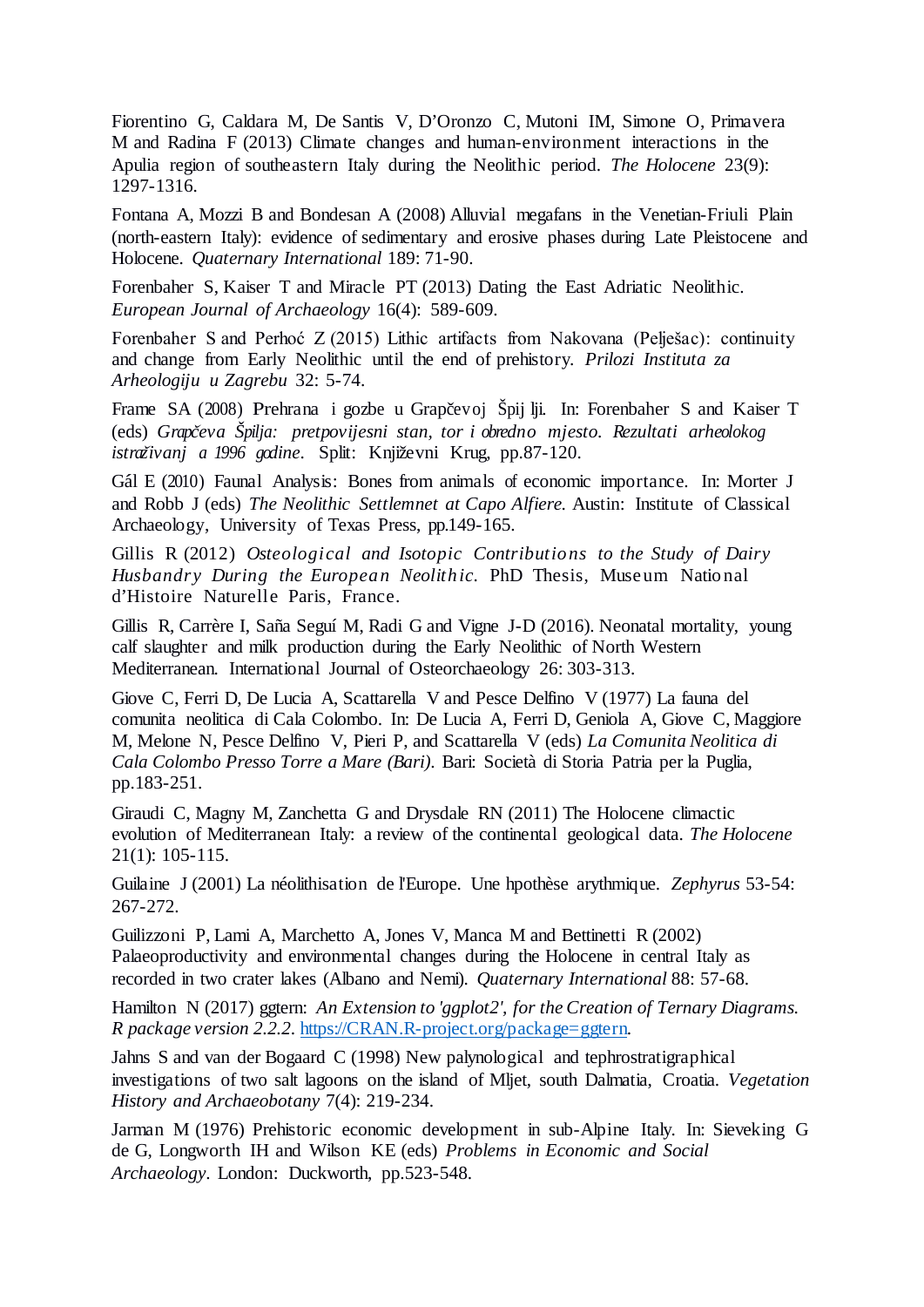Langella M, Boscaino M, Coubreay S, Curci A, de Francesco AM, Senatore MR (2003) Baselice (Benevento): il sito pluristratificato neolitico do Torrente Cervaro. *Rivista di Scienze Preistoriche* 53:259-323.

Legge AJ and Moore AT (2011) Clutching at straw: the Early Neolithic of Croatia and the dispersal of agriculture. In: Hadjikoumis A, Robinson E and Viner S (eds) *The Dynamics of Neolithisation in Europe: Studies in honour of Andrew Sherratt*. Oxford: Oxbow Books, pp.177-196.

Lelli R, Allen R, Biondi G, Calattini M, Barbaro CC, Gorgoglione MA, Manfredini A, Martínez-Labarga C, Radina F, Silvestrini M, Tozzi C, Rickards O and Craig OE (2012) Examinind dietary variability of the earliest farmers of south-eastern Italy. *American Journal of Physical Anthropology* 149:380-390.

Lyman RL (2015). On the variable relationship between NISP and NTAXA in bird remains and animal remains. *Journal of Archaeological Science* 53: 291-296.

Maccari M, Boscato P and Cuda MT (2012) La fauna del sito del Neolitico recente di Chiarentana (Chianciano Terme, SI). In: De Grossi Mazzorin J, Sacca´ D and Tozzi C (eds) *Atti del 6th Convegno Nazionale di Archeozoologia*. Pisa: Universita di Pisa, pp.87-190.

Mallory JP (1984-87) Lagnano di Piede I: an Early Neolithic village in the Tavoliere. *Origini* 13: 193-290.

Malone C (2003) The Italian Neolithic: a synthesis of research. *Journal of World Prehistory* 17(3): 235-312.

Magny M, Joannin S, Galop D, Vannière B, Haas JN, Bassetti M, Bellintani P, Scandolari R and Desmet M (2012a) Holocene palaeohydrological changes in the northern Mediterranean borderlands as reflected by the lake-level record of Lake Ledro, northeastern Italy. *Quaternary Research* 77: 382-396.

Magny M, Peyron O, Sadori L, Ortu E, Zanchetta G, Vannière B and Tinner W (2012b) Contrasting patterns of precipitation seasonality during the Holocene in south- and northcentral Mediterranean. *Journal of Quaternary Science* 27(3): 290-296.

Manning K, Downey SS, Colledge S, Conolly J, Stopp B, Dobney K and Shennan S (2013). The origins and spread of stock-keeping: the role of cultural and environmental influences on early Neolithic animal exploitation in Europe. *Antiquity* 87: 1046-1059.

Marković Č. (1985) *Neolit Crne Gore*. Belgrade: Philosophy Faculty.

Mazzini I, Gliozzi E, Koci R, Soulie-Märsche I, Zanchetta G, Baneschi I, Sadori L, Giardini M, Van Welden A and Bushati S (2015) Historical evolution and Middle to Late Holocene environmental changes in Lake Shkodra (Albania): New evidences from micropaleontological analysis. *Palaeogeography, Palaeoclimatology, Palaeoecology* 419: 47-59.

McClure SB (2013) Domesticated animals and biodiversity: early agriculture at the gates of Europe and long-term ecological consequences. *Anthropocene* 4: 57-68.

McClure SB (2015) The pastoral effect: niche construction, domestic animals and the spread of farming in Europe. *Current Anthropology* 56(6): 901-910.

McClure SB and Podrug E (2016) Villages, landscapes, and early farming in northern Dalmatia. In: Lillios KT and Chazan M (eds) *Fresh Fields and Pastures New: Papers Presented in Honor of Andrew MT Moore*. Leiden: Sidestone Press, pp.117-144.

McClure SB, Podrug E, Moore AMT, Culleton BJ, Kennett DJ (2014) AMS 14C chronology and ceramic sequences of early farmers in the eastern Adriatic. *Radiocarbon*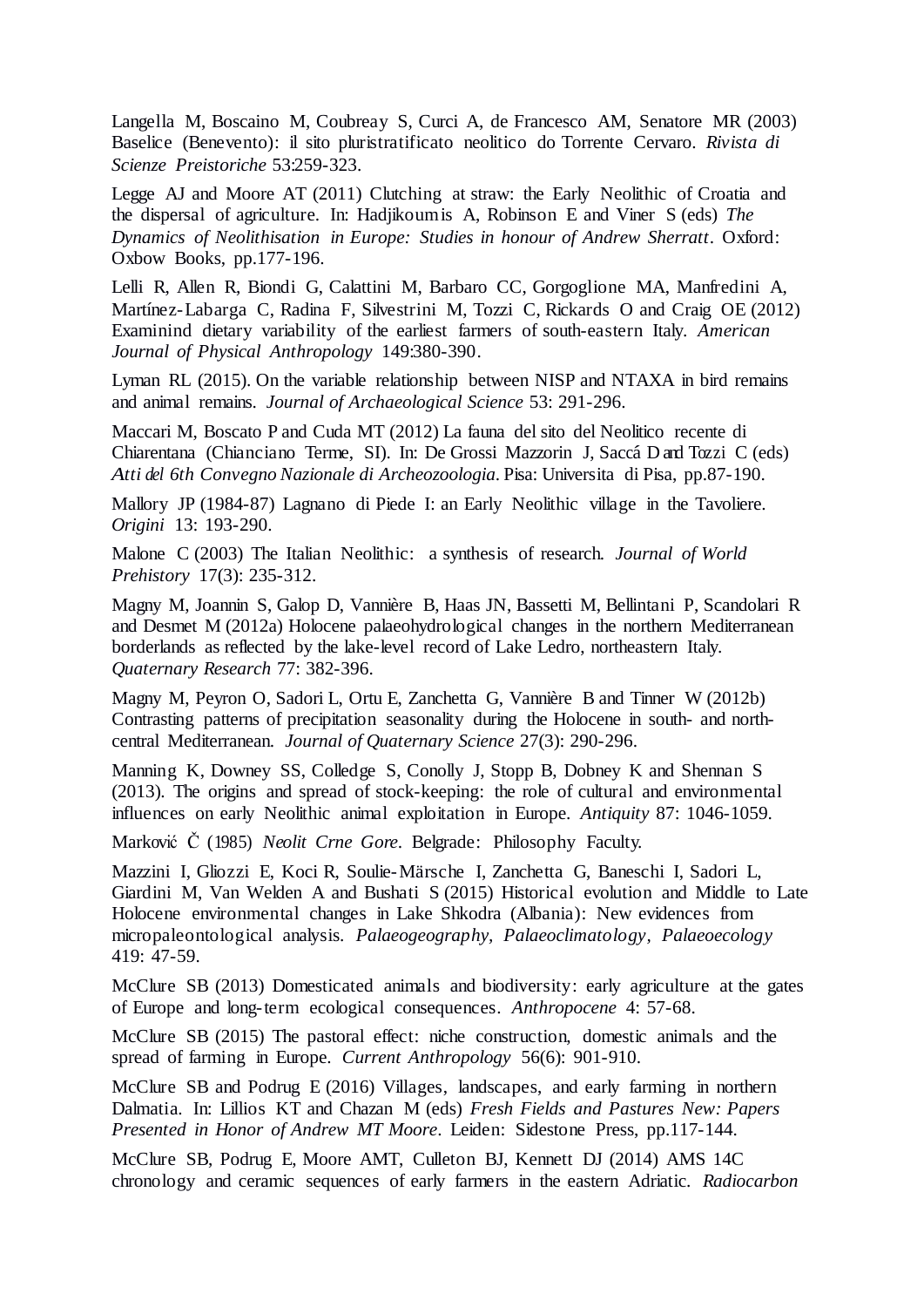56(3): 1019-1038.

Mercuri AM (2014) Genesis and evolution of the cultural landscape in central Mediterranean: the `where, when and how' through the palynological approach. *Landscape Ecology* 29: 1799-1810.

Moore AT, Menušić M, Smith J and Podrug E (2007a) Project "Early Farming in Dalmatia": Danilo Bitinj 2004-2005. *Vjesnik Arheolokog Muzeja u Zagrebu* 3: 1524.

Nenadić O and Greenacre M (2007) Correspondence Analysis in R, with two- and threedimensional graphics: the ca package. *Journal of Statistical Software* 20(3): 1-13.

Nikulka F (2016) *Archäologische Demographie*. Leiden: Sidestone Press.

Orton DC, Gaastra JS and Vander Linden M (2016) Between the Danube and the deep blue sea: zooarchaeological meta-analysis reveals variability in the spread and development of Neolithic farming across the Western Balkans. *Open Quaternary* 2(6): 1-26.

Payne S 1(972) Partial recovery and sample bias: the results of some sieving experiments. In: Higgs ES (ed) *Papers in Economic Prehistory*. Cambridge: Cambridge University Press, pp.49–64.

Petrucci G (1997) Resti di fauna dai livelli Neolitici e Post-Neolitici della Grotta del Mitreo nel Carso di Trieste (scavi 1967). *Atti della Societ`a Preistoria Protostoria Friuli-Venezia Giulia* 10:99-118.

Petrucci G (2005) La fauna. In: Visenti P (ed) Indagini nel sito neolitico di Bannia-Palazzine di Sopra (Pordenone), scavi 1995-1999 e 2002-2003. *Quaderni del Mueso Archeologico del Friuli Occidentale* 5:146-172.

Petrucci G, Riedel A and Pessina A (2000) La fauna del canale Neolitico di Piancada (Ud). In: Malerba G, Gilli C and Giacobi G (eds) *Atti del 2nd Convegno Nazionale di Archeozoologia*. Forli: A.B.A.C.O., pp.193-200.

Peyron O, Magny M, Goring S, Joannin S, de Beaulieu J-L, Brugiapaglia E, Sadori L, Garfi G, Kouli K, Ioakim C and Combourieu-Nebout N (2013) Contrasting patterns of climate changes during the Holocene across the Italian peninsula reconstructed from pollen data. *Climate of the Past* 9: 1233-1252.

Piccarreta M, Caldara M, Capolongo D and Boenzi F (2011) Holocene geomorphic activity related to climatic change and human impact in Basilicata, Southern Italy. *Geomorphology*  128: 137-147.

Pilaar Birch S (2017) Neolithic subsistence at Vela Špilja on the island of Lošinj, Croatia. In: Serjeantson D, Rowley-Conwy P and Halstead P (eds) *Economic Zooarchaeology: Studies in Hunting, Herding and Early Agriculture*. Oxford: Oxbow, pp. 263-268.

Pilaar Birch S and Leppard T (2016) The insular ecology and palaeoenvironmental impacts of the domestic goat (*Capra hircus*) in Mediterranean Neolithization. In: Ghilardi M (ed) *Géoarchéologie des Îles de Méditerranée*. Paris: CNRS Editions, pp.47-56

Podrug E (2010). Čista Mala – Velištak: prve tri istraživačke kampanje na nalazištu hvarske kulture / Čista Mala – Velištak: The first three excavation campaigns at a Hvar culture site. *Diadora* 24: 7-25.

R Development Core Team (2008) R: A language and environment for statistical computing. R Foundation for Statistical Computing, Vienna, Austria. ISBN 3-900051-07-0, URL http://www.R-project.org.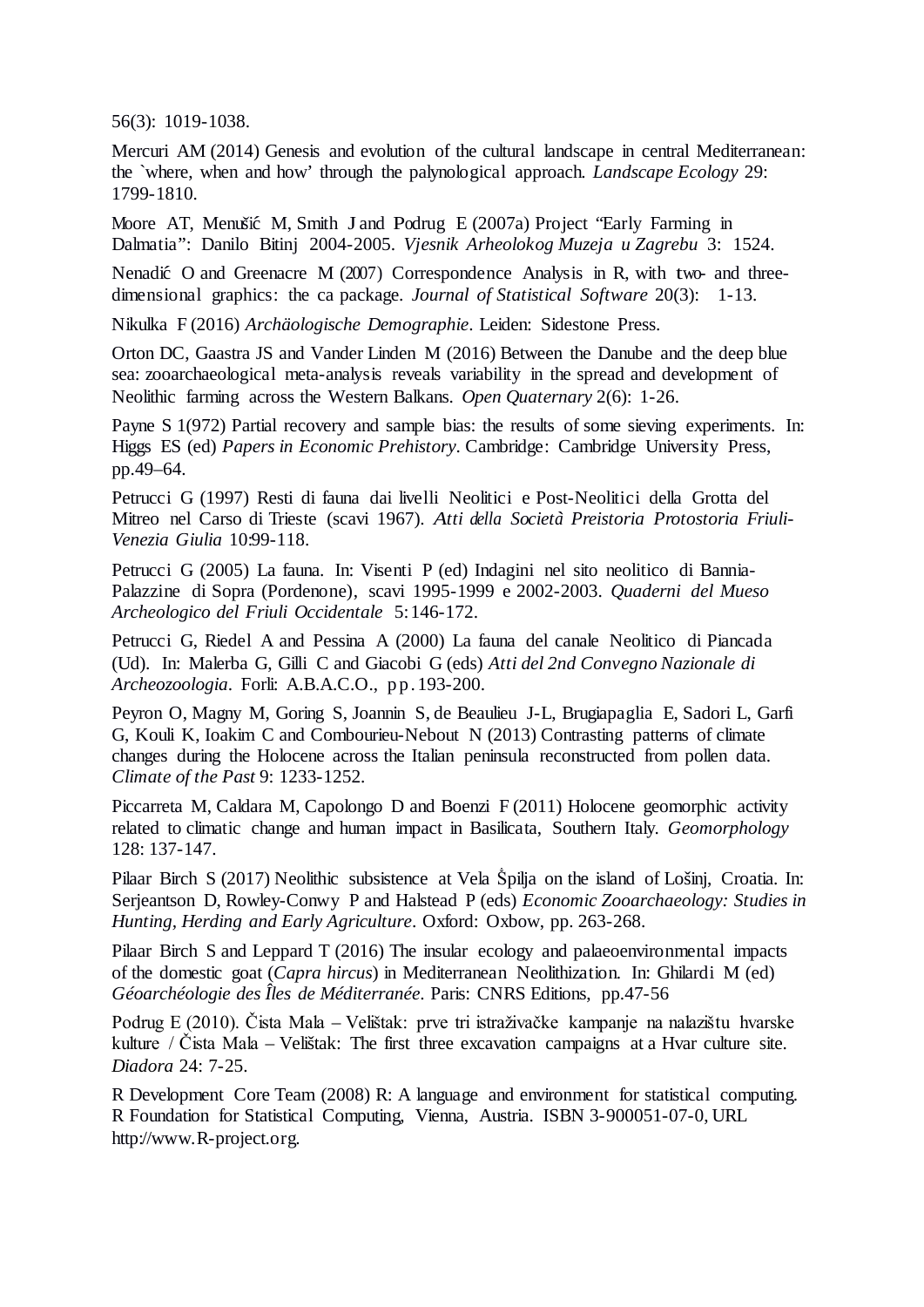Radovi´c S (2011) *Economija prvih stoˇcara na istoˇcnom Jadranu: znaˇcenje lova i stoˇcarstva u prehrani neolitiˇckih ljudi (The Economy of the First Shepherds in the Eastern Adriatic: The significance of hunting and herding in the Neolithic diet)*. PhD thesis, University of Zagreb, Croatia.

Riedel A (1984a) La fauna preistorica di Cladrecis. *Atti Civico Museo Storia ed Arte Trieste* 14: 101-126.

Riedel A (1984b) Die Fauna der vorgeschichtlichen Fundstätte von Moletta bei Arco im Trentino. P*reistoria Alpina* 20: 131-138.

Riedel A (1988) The neolithic animal bones deposit of Cornuda (Treviso). *Annali dell Universit`a di Ferrara, Sezione Scienze della Terra* 1(6): 71-90.

Robb J (2014) The future Neolithic: a new research agenda. In: Whittle A and Bickle P (eds) *Early Farmers: The View from Archaeology and Science***.** Oxford: Oxford University Press, pp.21-38.

Robb J and Van Hove D (2003) Gardening, foraging and herding: Neolithic land use and social territories in Southern Italy. *Antiquity* 77(296): 241-254.

Roberts N, Brayshaw D, Kuzucuoğlu C, Perez R and Sadori L (2011) The mid-Holocene climatic transition in the Mediterranean: Causes and consequences. *The Holocene* 21(1): 3-13.

Sadori L, Jahns S and Peyron O (2011) Mid-holocene vegetation history of the central Mediterranean. *The Holocene* 21(1): 117-129.

Salari L, Zarattini A and Rolfo MF (2012) Nota preliminare sulla fauna del Neolitico antico di Grotta Mora Cavorso (Jenne, Lazio). In: De Grossi Mazzorin J, Sacca´ D and Tozzi C (eds) *Atti del 6th Convegno Nazionale di Archeozoologia*. Pisa: Universita di Pisa, pp.171-174.

Schwartz CA (1988) Neolithic animal husbandry of Smilčić and Nin. In: Chapman JC, Bintliff J, Gaffney V, and Slapšak B (eds) *Recent Developments* in *Yugoslav Archaeology*. British Archaeological Reports International Series 431. Archaeopress: Oxford, pp.45- 76.

Simonneau A, Chapron E, Vannière B, Wirth SB, Gilli A, Di Giovanni FE, Desmet M and Magny M (2013) Mass-movement and flood-induced deposits in Lake Ledro, southern Alps, Italy: implications for Holocene palaeohydrology and natural hazards. *Climate of the Past* 9:825-840.

Skeates R (2013) Neolithic Italy at 4004 BC: people and places. In M. Pearce and R.D. White- house (Eds.), *Rethinking the Italian Neolithic. Accordia Research Papers Special Issue 13*. Lon- don: Accordia Research Institute: 1-29.

Spiteri CD, Gillis RE, Roffet-Salque M, Navarro LC, Guilaine J, Manen C, Mutoni IM, Saña Segui M, Urem-Kotsou D, Whelton HL, Craig O, Vigne J-D and Evershed RP (2016) Regional asynchronicity in dairy production and processing in early farming communities of the northern Mediterranean. *Proceedings of the National Academy of Sciences* 113(48): 13594-13599.

Sorrentino C (1983) La fauna. In: Tin´e S (ed) *Passo di Corvo e la Civilta Neolitica del Tavoliere*. Genova: Sagep Editrice, pp.149-157.

Sorrentino C (1984) Lo studio della fauna di Tirlecchia. In Brea, M.B. (Ed.), L'insediamento neolitico di Tirlecchia (Matera). *Rivista di Scienze Preistoriche* 39(1-2): 23-84.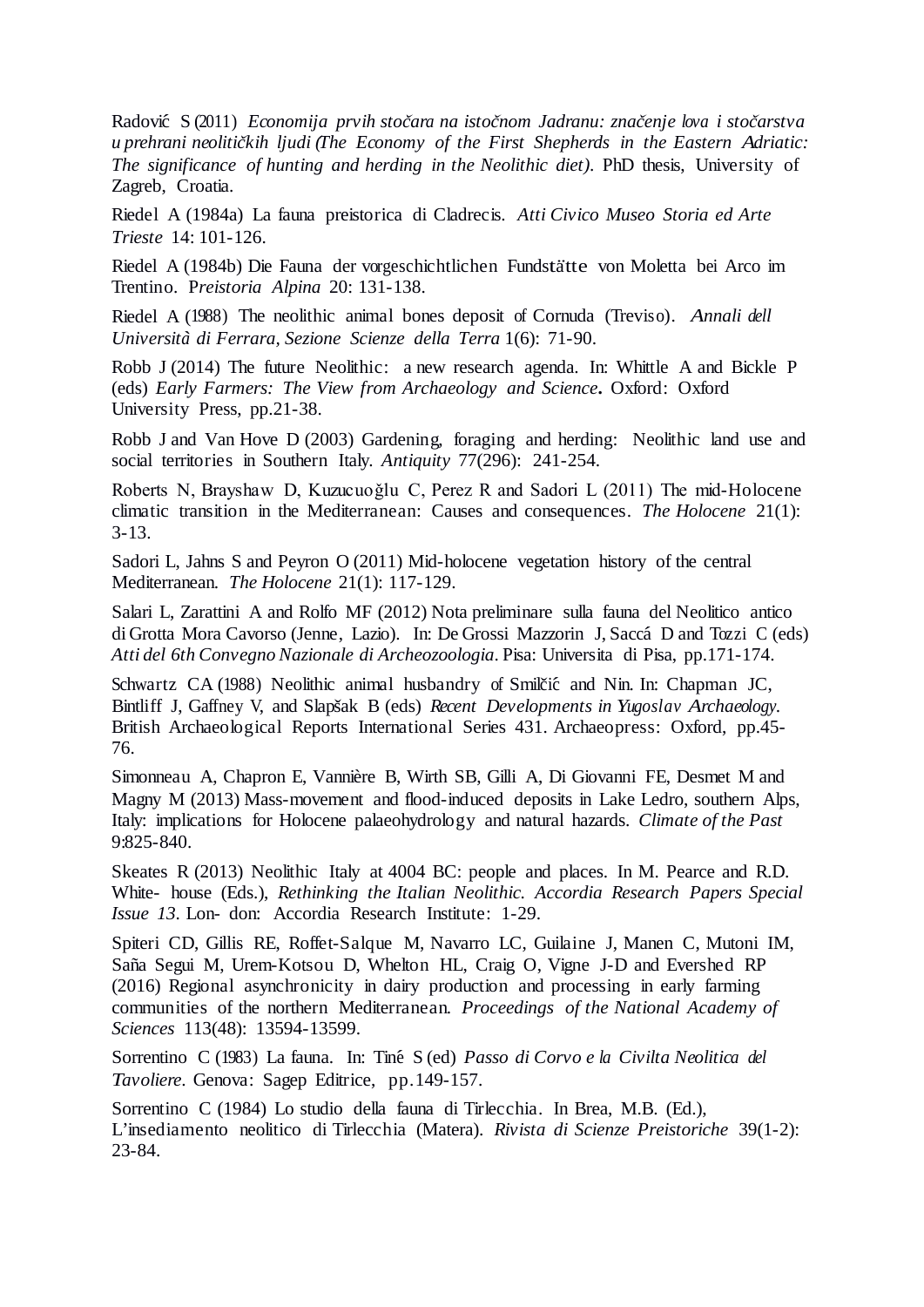Spataro M (2002) *The First Farming Communities of the Adriatic: Pottery Production and Circulation in the Early and Middle Neolithic*. Trieste: Edizioni Svevo.

Spiteri CD, Gillis RE, Roffet-Salque M, Castells Navarro L, Guilaine J, Manen C, Muntoni IM, Segui MS, Urem-Kotsou D, Whelton HL, Craig OE, Vigne J-D and Evershed RP (2016) Regional asynchronicity in dairy production and processing in early farming communities of the northern Mediterranean. Proceeding of the National Academy of Sciences 113: 13594-13599.

Tafuri M-A, Robb J, Belcastro MG, Mariotti V, Iacumin P, Di Matteo A and O'Connell T (2014). Herding practices in the ditched villages of the Neolithic Tavoliere (Apulia, South-East Italy). A vicious circle? The isotopic evidence. In: Whittle A and Bickle P (eds) Early farmers. The view from archaeology and science. Oxford: Oxford University Press, pp 143-157.

Tagliacozzo A (2005) Animal exploitation in the Early Neolithic in Central-Southern Italy. *Munibe (Antropologia-Arkeologia)* 57: 429-439.

Tecchiati U (2015) I resti faunistici del Neolitico recente (III fase VBQ) di Maser e Monselice (Padova). In: Citton EB, Rossi S and Zanovello P (eds) *Dinamiche Insediative nel Territorio dei Colli Euganei dal Paleolitico al Medioevo*. Padova: Universit´a degli Studi di Padova, pp.107-120.

Tecchiati U and Zanetti AL (2013) I resti faunistici dellabitato della primi fase dei vasi a bocca quadrata di Bressanone-Stufles (BZ). *Atti della Accademia Roveretana degli Agiati* 9(3B): 193-264.

Thomassen H (1993) La fauna. In: Martini F (ed) *Grotta della Serratura a marina di Camerota culture e ambienti dei complessi holocenici*. Montelupo: Garlatti e Razzai, pp.83-88.

Thun Hohenstein U, Abuhelaleh B, Petrucci G and Steffee G (2012) La gestione delle risorse animali in un sito del Neolitico antico: risultati preliminari dello studio archeozoologico delle faune di Casalecchio di Reno (BO). In: De Grossi Mazzorin J, Saccá D and Tozzi C (eds) Atti del 6th Convegno Nazionale di Archeozoologia. Pisa: *Universita di Pisa*, pp.163-166.

Tunzi AM, De Leo A, D'Antonio D, Di Stefano S, Mezzazappa S and Tecchiati U (2011) Linsediamento del Neolitico tadro in localita` Valle Cancelli (Volturino). In: Gravina A (ed) *32 Convegno Nazionale sulla Preistoria-Protostoria-Storia della Daunia, San Severo 12-13 novembre 2011*. San Severo: Archeoclub di San Severo, pp.15-44.

Turk I (1980) *Zaˇcasno poroˇcilo <sup>o</sup> najdbah favne v jami Triglavci pri Divaˇci*. Manuscript, Institute of Archaeology at ZRC-SAZU, Ljubljana, Slovenia.

Valsecchi V, Finsinger WQ, Tinner W and Amman B (2008) Testing the influence of climate, human impact and fire on the Holocene population expansion of *Fagus sylvatica* in the southern Prealps (Italy). *The Holocene* 18(4): 603-614.

Vannière B, Colombaroli D, Chapron E, Leroux A, Tinner W and Magny M (2008) Climate versus human-driven fire regimes in Mediterranean landscapes: the Holocene record of Lago dell'Accessa (Tuscany, Italy). *Quaternary Science Reviews* 27: 1181-1196.

Vigne J-D (2003) Les restes de vertébrés du site de Torre Sabea. In: Guilaine J and Cremonesi G (eds) *Torre Sabea: un Éablissement du N´eolithique Ancien en Salento*. Rome: Ecole Française de Rome, pp.251-283.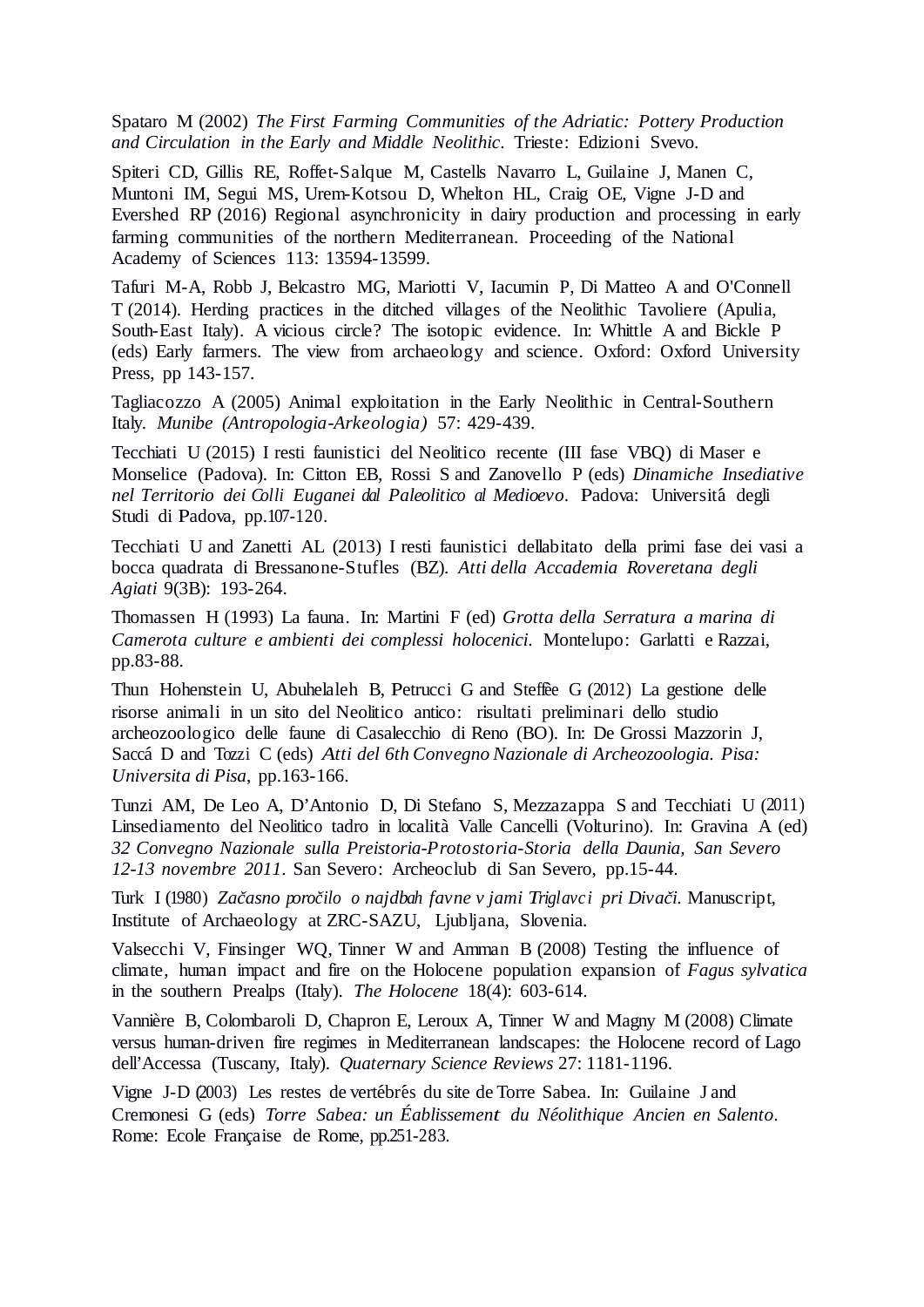Walker MJC, Berkelhammer M, Björck S, Cwynar LC, Fisher DA, Long AJ, Lowe JJ, Newnham RM, Rasmussen SO and Weiss H (2012) Formal subdivision of the Holocene Series/Epoch: a Discussion Paper by a Working Group of INTIMATE (Integration of ice-core, marine and terrestrial records) and the Subcommission on Quaternary Stratigraphy (International Commission on Stratigraphy). *Journal of Quaternary Science* 27(7): 649-659.

Whitehouse RD (2013) The chronology of the Neolithic ditched settlements of the Tavoliere and the Ofanto valley. In: Pearce M and Whitehouse RD (eds) *Rethinking the Italian Neolithic. Accordia Research Papers Special Issue 13*. London: Accordia Research Institute, pp.57-78.

Wickham H (2009) *Ggplot2: Elegant Graphics for Data Analysis*. New York: Springer.

Wilkens B (1985) La fauna dei livelli neolitici ed eneolitici di Attiggio. *Picus* 5: 204-214.

Wilkens B (1987) *Il passaggio dal Mesolitico al Neolitico attraverso lo studio delle faune di alcuni siti dell'Italia centro-meridionale*. PhD dissertation, University of Pisa, Italy.

Wilkens B (1987) La fauna del villaggio neolitico di S. Maria in Selva. Picus. *Studi e ricerche sulle Marche nell'antichit`a* 7: 169-194.

Wilkens B (1988a) La fauna di Ripa Tetta, Lucera. Nota preliminare. Taras. *Rivista di Archeologia* 8(1-2): 55-61.

Wilkens B (1988b) La fauna di Coppetella (Iesi, Marche). *Atti della Societ`a Toscana di Scienze Naturali, Serie A* 95:.363-378.

Wilkens B (1988c) I resti faunistici di Piano Donatelli (neolitico). *Le Marche. Archeologia, Storia, Territorio* 1: 127-136.

Wilkens B (1989a) Berbentina di Sassoferrato: <sup>i</sup> resti faunistici. *Atti della Societ`a Toscana di Scienze Naturali, Serie A* 96: 257-267.

Wilkens B (1989b) La fauna neolitica di Monte Tinello (Marche). Atti della Società Toscana *di Scienze Naturali, Serie A* 96: 269-289.

Wilkens B (1996) Lago del Rendina, sito 3. In: Tin´e V (ed) *Forme e Tempi della Neolitizzazione in Italia Meridionale e in Sicilia, Atti del Seminario Internazionale, Rossano, 29 aprile-2 maggio 1994*. Rubbettino: Soveria Mannelli, pp.513-519.

Wilkens B (2002) Gli animali del Neolitico Antico nella Puglia centrale, In: Radina F (ed) Paesaggi, Uomini e Tradizioni di 8000 anni fa: La Preistoria della Puglia. Bari: M. Adda Editore, pp.215-220.

Wilkens B (2003) La fauna. In: Tozzí C and Zamagni B (eds) *Gli Scavi nel Villaggio Neolitico di Catignano (1971-1980)*. Florence: Italian Institute of Pre- and Protohistory, pp.219-238.

Wunsama S, Schmidt R and Müller J (1999) Holocene lake development of two Dalmatian lagoons (Malo and Veliko Jezero, Isle of Mljet) in respect to changes in Adriatic sea level and climate. *Palaeogeography, Palaeoclimatology, Palaeoecology*  146: 251–281.

Zavodny E, McClure SB, Culleton BJ, Podrug E, and Kennett DJ (2014). Neolithic animal management practices and stable isotope studies in the Adriatic. *Environmental Archaeology* 19: 184–195.

### **Figure Captions**